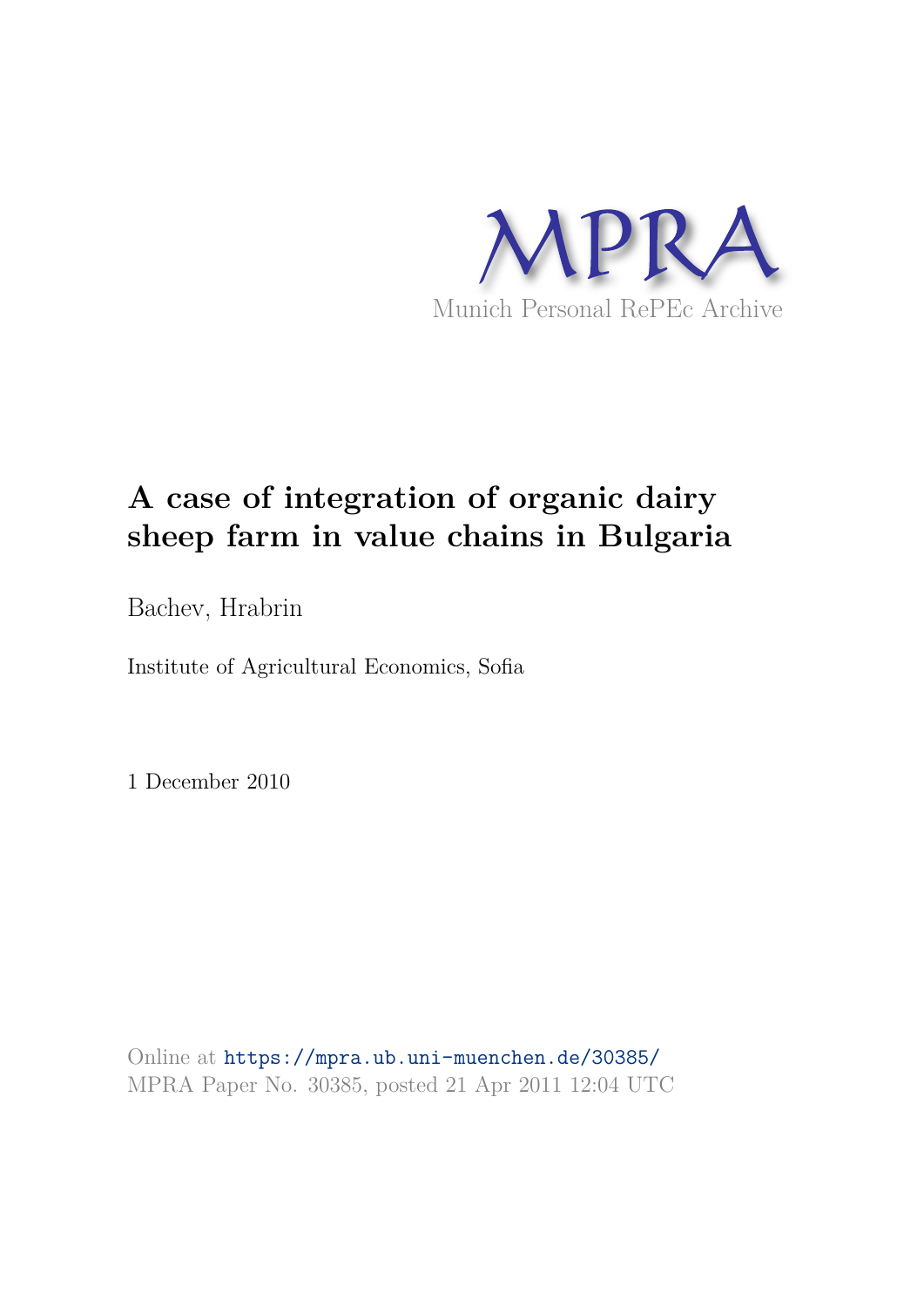## **A case of integration of organic dairy sheep farm in value chains in Bulgaria**

Hrabrin Bachev<sup>1</sup>

#### **Executive summary**

This paper presents the state of integration of small scale dairy farms in value chains in Bulgaria and a case study on organic farming as a new prospective approach for market inclusion. It outlines the evolution of dairy sheep farming and organic production; analyzes the pace, factors and impacts of development of a successful organic dairy sheep farm from North-West Bulgaria; specifies driving factors and prospects of small-scale organic farming development; assesses possibilities for replication of positive experience in other farms, and suggests recommendations for improvement of public policies and farming strategies.

Post-communist transition has been associated with a significant decline in number of sheep and milk output in the country. The majority of dairy sheep farms are not included in modern market chains because of the lack of public support, and impossibility to adapt to new market, industry and institutional requirements. Effective inclusion is usually initiated by a dairy processor specialized in processing locally produced milk. High quality, assets, capacity, product specificity, cite, time of delivery etc. dependency between farmers and processors is commonly governed by tight long-term and interlinked contracts. Processor sets up own quality and safety control system from on farm milk collection to wholesale delivery of processed dairy products, and integrates stages of raw milk collection, cooling, and transportation, and packaging and storage of processed products. Downward, the value chain often expands at regional, nationwide and even international scale.

Organic farming is a newly emerged and fast growing approach driven by the huge market opportunities, well established institutional framework, and available public support. There has been 11 folds increase in number of organic operators since 2003 but organic areas and livestock are still a tiny portion of the utilized agricultural areas and livestock.

Organic production and processing is associated with significant specific investments and a highly specific character of the output. Consequently, organic dairy value chain includes

<sup>&</sup>lt;sup>1</sup> Correspondence should be addressed to Hrabrin Bachev, Institute of Agricultural Economics,

<sup>125</sup> Tzarigradsko Shose Blvd., Blok 1, 1113, Sofia, Bulgaria, e-mail: hbachev@yahoo.com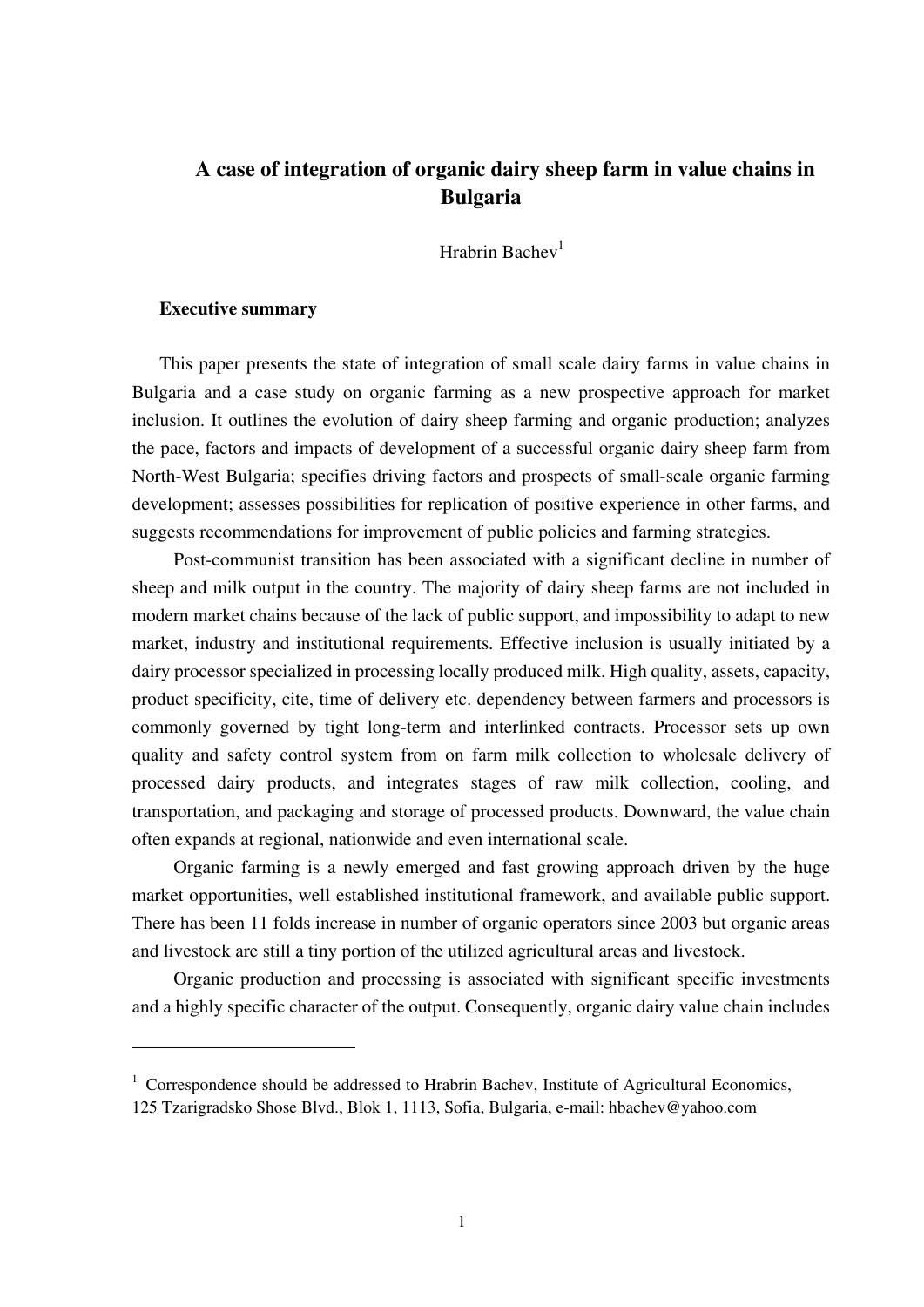effective governance carried out by a local (processor, exporter) and/or an international (entrepreneur, wholesale buyer) agent. Smaller number and remoteness of the organic livestock farms requires a higher operational scale to make integration feasible. There is on farm integration of feed and forage production, milk production, and milk collection and cooling stages. In downward side, a close (contract, interlinked, joint investment) coordination of marketing of processed dairy products develops at national and international scales. Value chain also includes a third-party control on all stages carried out by an independent certified body as well as a public co-funding of superior costs associated with organic farming.

The organic sheep farm "Agrobusiness 88" LTD in Skravena was established in 2006 as a partnership between Mr. Romanov and his son. The farm has evolved from a small family sheep holding with output primarily used for household consumption. Entrepreneurship of Mr. Romanov has been crucial for the development of this farming enterprise. Major reasons for launching the new farming enterprises are: past experiences with sheep raising; skills and know-how of family members; available resources; reached adulthood of the son; the vision and a long-term strategy for developing a modern organic sheep farm. There are also excellent conditions for organic sheep farming in the region (natural environment, abundant and cheap resources, experienced labor, local breeds of sheep), and a sense for a "potential" great demand for Bulgarian organic dairy products in local and international markets.

Chief reasons for registering the new farm as a firm are: possibility to define clearly (ownership, income-sharing, risk-taking etc.) rights between family members, opportunity to invest in a (good) reputation and "own brand" of business and products; and requirement of the buyer of organic milk.

Business relations with dairy processor "Kondov ecoproduction" LTD has a profound effect on development and market inclusion of "Agrobusiness 88" LTD. The former provided a secured long-term contract marketing of farm's milk output which let a successful growth and immediate inclusion in the value chain. It also supplies an effective training of farm's management and stuff, know-how and up to date information on development of organic markets, access to specialized business links and professional organizations etc.

There has been a fundamental development of the farm since 2005. It has changed its type (from unregistered holding to a registered firm LTD); transferred ownership structure (from grandmother to grandson); modernized management and labor organization (from a collective family management and farming to inter-farm specialization of management and production functions); changed market orientation (from semi-market holding to a commercial enterprise with intensive relations with diverse market agents); and joined professional organizations (Association of Livestock Producers and Association of Organic Producers).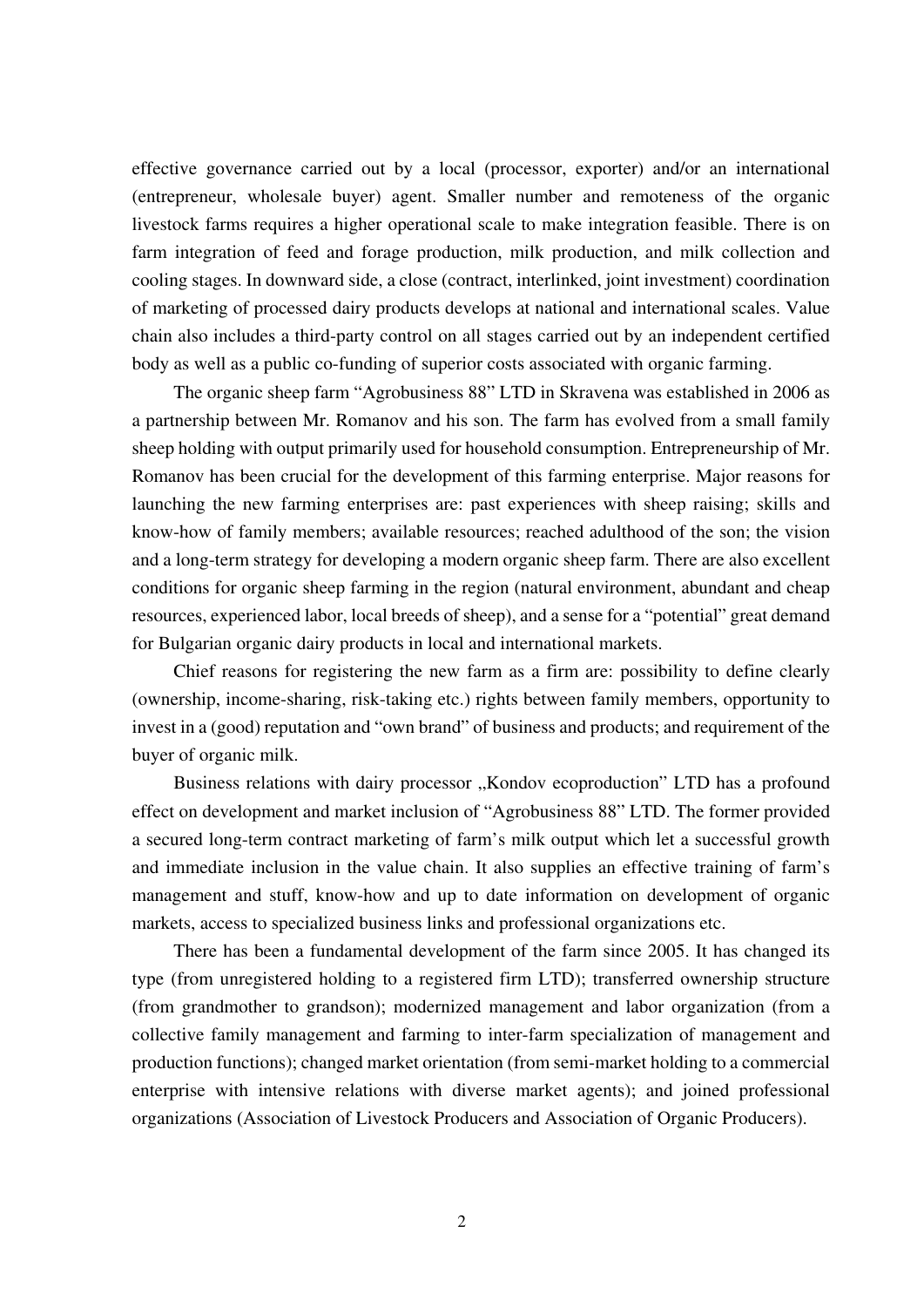Furthermore, the farm has successfully transformed the character of production – from a conventional to an organic production (certified end 2008). A Dutch controlling body was arranged and financed by "Kondov ecoproduction" LTD. All elements of milk production and processing are subject of a regular control by the independent controller and the processor.

"Agrobusiness 88" LTD has expanded significantly managed resources and livestock, and modernized technologies. Family members have used bank credits and bought sheep, farmland, a tractor and equipment; leased meadows and pastures to produce feed for animals, and a barn to keep the flock; and hired shepherds and a veterinarian. The flock of sheep expanded 9 folds by the end of organic certification. In 2010 the farm started a new stage of modernization doubling the number of animals and creating a second flock, leasing a second barn and more lands, and hiring additional labor. Consequently, the amount of milk output and lambs augmented 3.4 times comparing to the beginning of transition period.

 "Agrobusiness 88" LTD sells the entire milk output to a singe buyer whose processing facilities are located 200 km away in Central Bulgaria. The entire output of produced organic cheese is exported to Holland and Austria. A milk supply contract between the farm and the processor is signed every year. During the conversion period milk was priced at national market level (due to established reputation of quality and safety) and after certification receives additional premium for organic milk (8% above the market price). The farm also receives a very good price for its lambs having a big demand form the region and beyond due to the excellent taste and organic character.

Since 2007 the farm gets a number of CAP subsidies (progressing levels of Area based payments and Payments for areas with handicaps, and changing amount of subsidy for sheep) which has helped expend resources, cover superior costs of production, and enlarge operations. It purchases no insurance for its crops, livestock, buildings, labor but for machineries.

Transition to organic methods has a positive impact on family farm. The size of operations augmented considerably, crop production mechanized, control on milk improved, and management enhanced by introduction of ICT. Milk productivity of sheep is lower (105-118 liters), the relative costs of organic production have risen more than 18% higher than the conventional farming while generated income progressed 15%.

The farm development and overall economic performance is estimated as good. According to expectations, the farm has successfully transformed into an innovative (organic) profit-making enterprise with a good reputation, high productivity, and full integration in a prospective market value chain. It provides stable employment and income for family members, pays back bank credits, meets contractual obligations to inputs and resource suppliers, and extends effectively operations.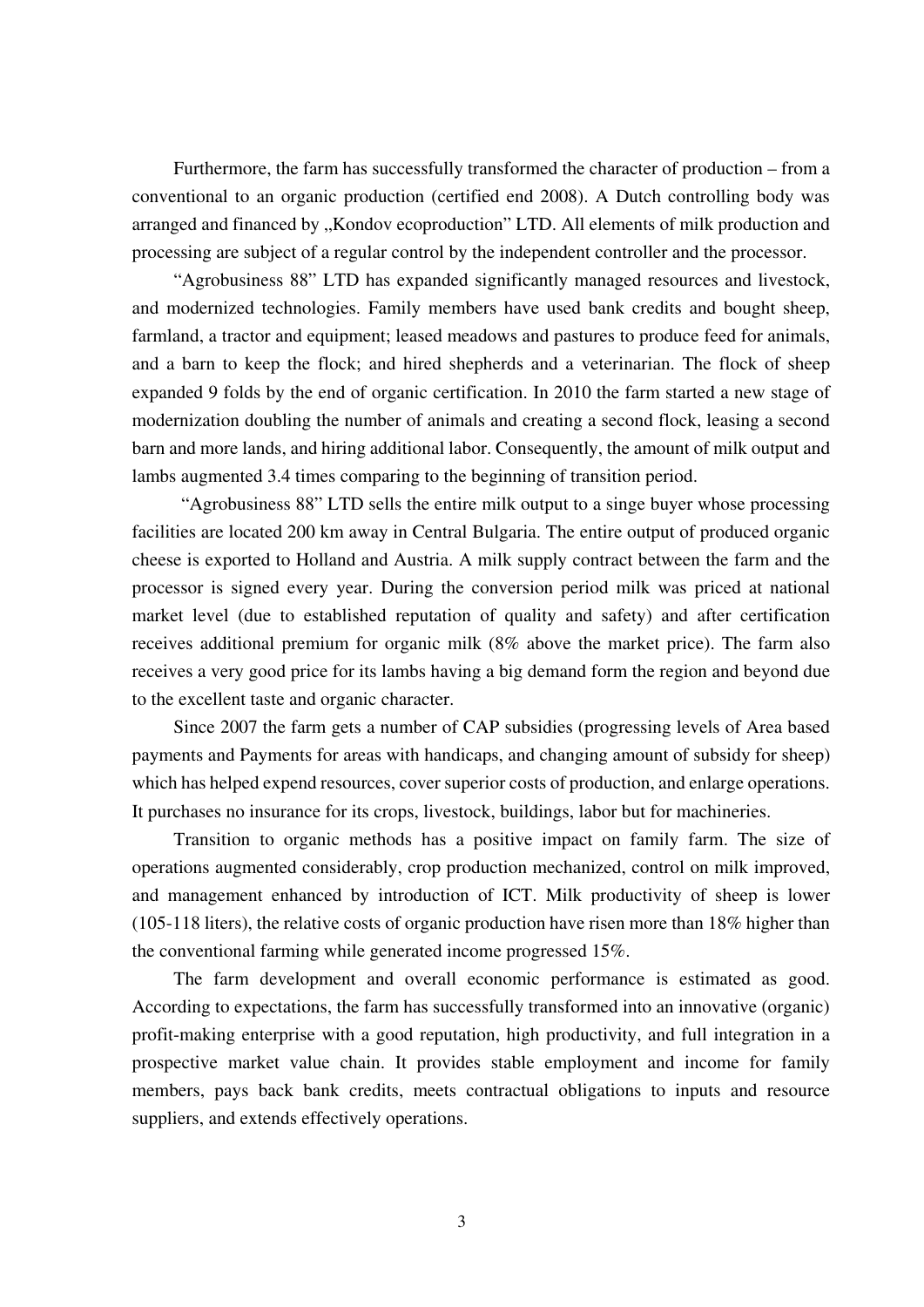Farm modernization has secured en effective trans-generation cooperation and a successful transfer of know-how and ownership of the farm. New farming enterprises invests in rural economy expending commercialization of local production; employs and increases efficiency of otherwise abandoned natural resources; revives and extends traditional production; provides employment for local population; and enhances environmental conservation.

According to Romanovs, the most important factors for the farm development are: "own skills and entrepreneurship", "family cooperation and solidarity", "good organization", "on farm integration of forage and livestock production", and bilateral relations with "Kondov ecoproduction" LTD. In addition, crucial for the farm growth has been: family type of enterprise and employment, personal contacts of farmers, available family resources, international market demand for (Bulgarian) organic products, available credit in the country, and desire for involvement in environmental preservation activity. Future farm development will be mostly favored by the amount of family resources, size of farm operations, formal education in management and organic farming, potential profit from organic production, participation in NPARD measures, and improvement of public governance.

According to experts, the key factors for small-scale organic dairy farming development in Bulgaria are: farmers entrepreneurial ability and desire for environmental conservation, public support to conversion to and carrying out organic and eco-farming, integration with processors and cooperation with the right food chain agent, demands of and access to international markets for organic products, improved and better enforced organic regulations and standards, "organic" education and information of farmers and public, and available local resources.

Conversion to organic farming would be an effective way for market integration of numerous small-scale and semi-subsistence sheep holdings in the country. Practically, there would be no "natural limits" for expansion of organic sheep farming. Besides, organic markets are at expansion stage both internationally and nationally. In this segment, there will be no big competition on the supply side while demands from organic processors are expected to grow. That would create strong incentives for "organic" investment by farmers, private and market agents. A great portion of population is currently employed in livestock sector while new organic venture could provide work for rural jobless.

However, in some remote regions the "labor factor" would be one of the key limitations for mass transition to organic dairy sheep (aged farmers, no successors taking over farm, no available workforce). Another limiting factor would be the superior capital requirements of organic farming. Thus, more favorable institutional environment for investments in eco-faming by farmers, food chain partners, and market agents is to be created to overcome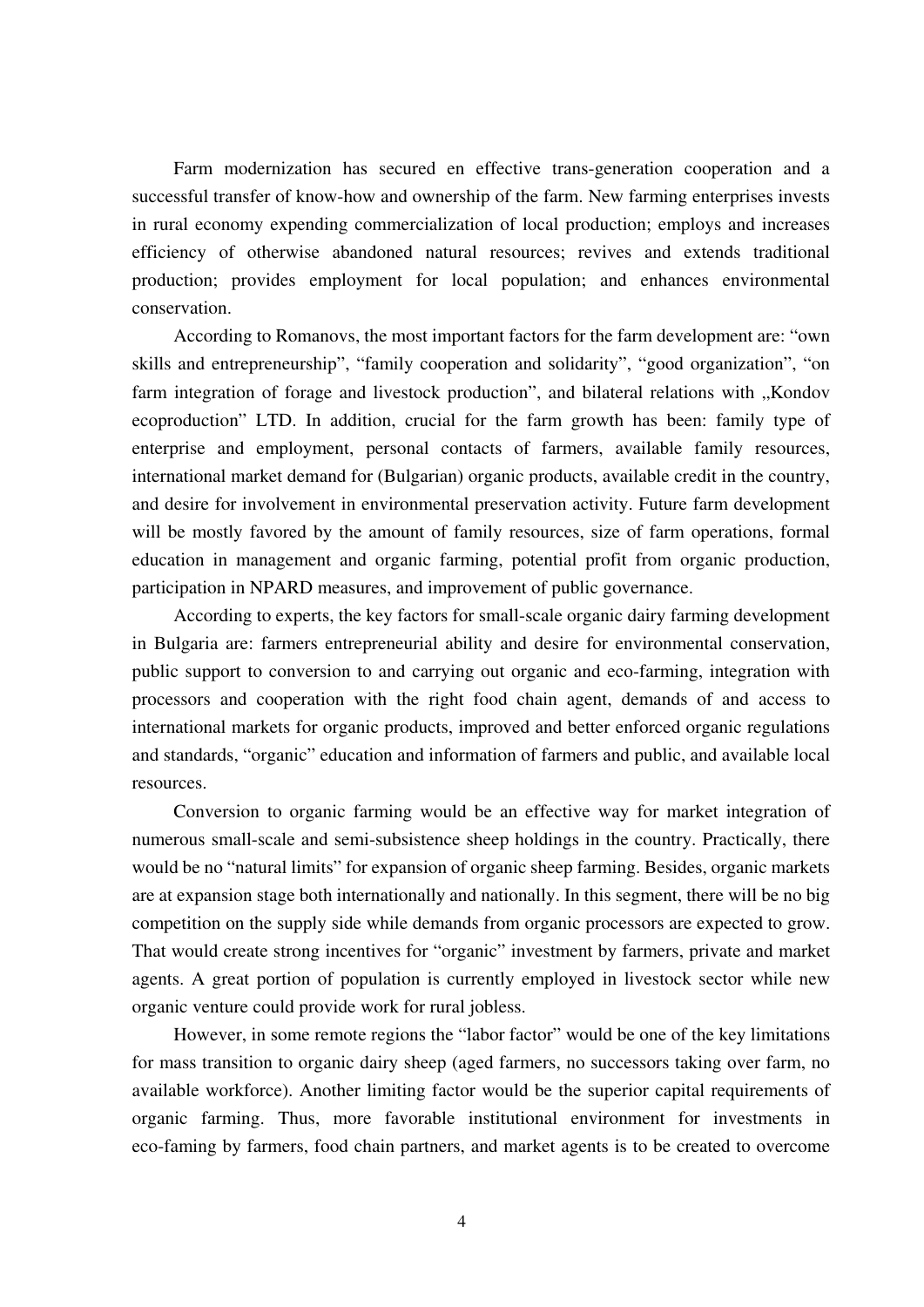existing funding difficulties. Public assistance for cooperation of small holders in eco-actions is to be also given as an alternative mode for effective ("collective") inclusion in value chain and a means to overcome labor and capital shortages, and efficiency problem.

In order to support and accelerate market inclusion of small scale sheep farms in organic dairy value chain public policy is to be directed to:

First, effective information and training of small producers and prospective entrepreneurs on formal regulations, practical possibilities, and likely benefits for transition to organic farming. A significant modernization of the National Agricultural Advisory Service is to be undertaken which is to reach all prospective (younger, innovative) small holders and stakeholders; include organic farming, eco-management, organizational design, and contract and food chain management issues; embrace modern methods of education and advice; customize services to specific needs of individual farms and stakeholders; involve leading and innovative farm managers in demonstrating and sharing experiences; cooperate closely with university and research systems, and private sector.

Second, improvement in management and design of public programs. Better information of potential beneficiaries, simplifying formal procedures, minimizing related costs, accelerating implementation of (all) environmental and rural development measures, and increasing transparencies and stakeholders participations in all stages of program management, have to take place. Any restrictions for market oriented small holders participation in various public support measures are to be abandoned such as: large farm size to get area and agro-ecological payments; ineligibility of landless livestock holdings for area based payments; lack of NPARD support for restoration of abandoned farmland and organic livestock production; lack of support to semi market holdings if production is dominated by a single product coupled with age and pension restrictions for applicants and inappropriate criteria for defining "semi-market farms".

Some NPARD measures with low efficiency or demand (e.g. Semi-market farms, Organization of producers) are to be redesigned and funding directed to more popular and effective activities such as Modernization of farms, Young farmers; Payments to areas with handicaps etc. Besides, support is to be given to prospective ventures of small farmers such as: expansion of farm size; group farming; diversification into related activity; cooperation in local products, services, origins; joint ventures and partnerships including with non agrarian and foreign agents etc.

Third, giving public support to all forms of market inclusion (driven by a food chain actor or small holders cooperation). Criteria for participation in public support programs are to be redefined and access opened to diverse forms of cooperation (partnerships, joint ventures, long-term contracts, protected local products) between farmers, producers associations, and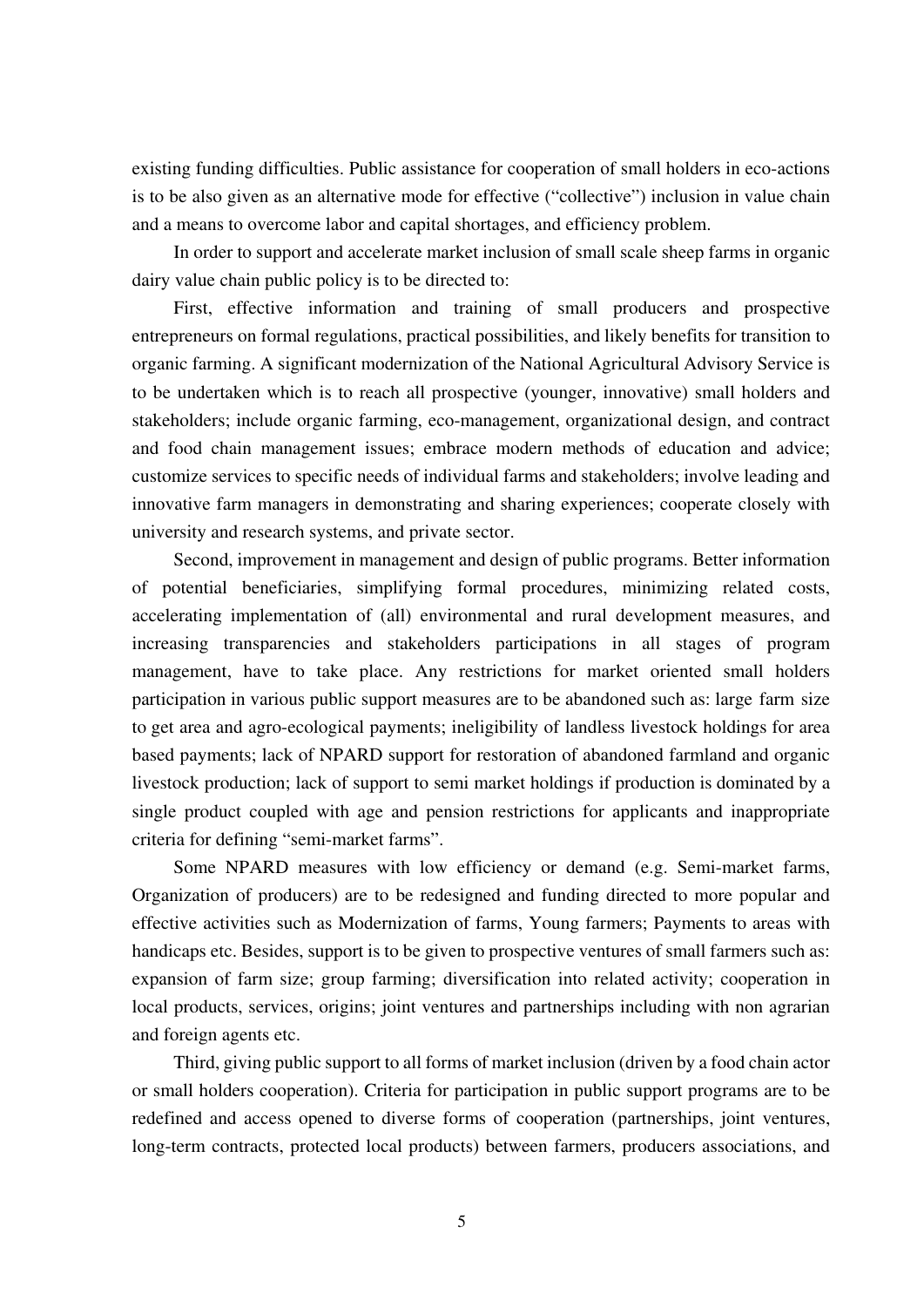businesses. Public incentives (credit, tax, risk sharing) for investments by food chain agents in integration of small-scale framers is to be provided; priority in leasing out public farmlands to small holders, their associations, and/or partnerships with food chain agents, given if they are involved in eco-farming; badly needed public/cooperative risk-sharing organization is to be introduced to insure all farms.

Four, public assistance to small-holders association and relations of small scale organic producers and interested food chain actors, including public-private partnerships with diverse organizations involved in such activity.

Five, education and information of consumers in content and benefits of organic farming boosting public image of (eco-)farmers as producers of essential public goods. Public information is to be carried both at international (where Bulgarian organic products are still unknown) and national scales (where market is just emerging and organic products are new for consumers). Public system for data collection and impact(s) assessment of eco-actions and their timely disclosure to public is to be set up. Diverse forms for promotion of organic production are to be employed such as public advertisements, organic fairs, open days, public-private joint ventures, public sponsorship of organic farms visits and other private initiatives etc.

Six, overcoming complexity, controversies, and "blank points" in formal regulations on organic and eco-farming. Property rights on diverse agro-ecosystem services are to be better defined and enforced (e.g. borders of "whole farm" for signing a public eco-contract, regulations on semi-organic farming, extension of rights beyond production and trade with organic products etc.). Huge regional and sectoral variations in implementation and enforcements of public order are to be also overcome.

Seven, improving overall institutional environment and public governance through perfection of property rights protection, and laws, contracts and standards enforcement; combating mismanagement and corruption in public sector; removing restrictions for market, private and collective initiatives etc.

Lastly, giving more public (national and international) support to multidisciplinary and interdisciplinary research on eco-agriculture and individual food-chains, their specific governance, and (natural, technological, socio-economical, market, institutional, behavioral, international etc.) factors and impacts.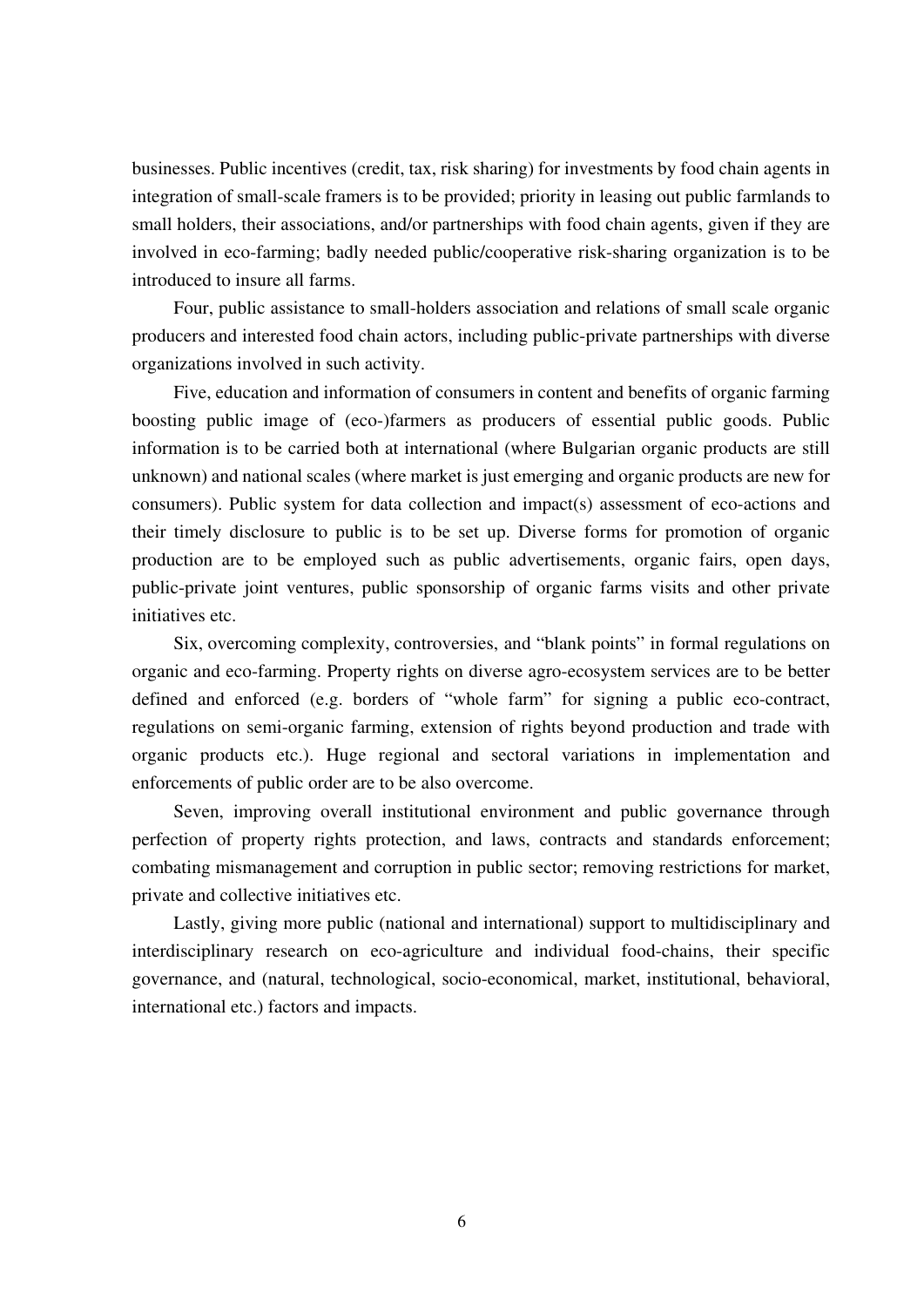#### **1. Introduction**

The issues of strategies, approaches, and policies of small scale farmers' integration in value chains are among the most topical around the globe (FAO). They are particularly important in East European countries which transition has been associated with emergence of numerous small holdings excluded from modern market chains (Csaki *et al*.). Nevertheless, with few exceptions (Bachev and Manolov; Bachev 2010b), there are no in depth studies on factors, forms and challenges of market inclusion of dairy farms in Bulgaria.

This paper presents the state of integration of small scale dairy sheep farms in value chains in Bulgaria and a case study on organic farming as a new prospective approach for market inclusion. First, it outlines the evolution of dairy sheep farming and organic production in the country. Second, it analyzes the pace, factors and impacts of development of a successful organic dairy sheep farm from North-West Bulgaria. Third, it specifies the driving factors and prospects of small-scale organic farming development. Finally, it assesses possibilities for replication of the positive experience in other farms, and suggests recommendations for improvement of public policies and farming strategies.

#### **2. State of dairy sheep farmers integration in value chains**

#### **2.1. Evolution of dairy sheep farming**

Dairy sheep farming has experienced a dramatic evolution during post-communist transition and EU integration (Bachev and Manolov; Bachev 2010a). The processes of privatization of resources, restructuring of farms, liberalization and adjustments of markets, and institutional modernizations (new EU and national regulations, industry standards etc.), all they have brought about a significant decline in number of sheep and milk output (Figure 1). Furthermore, a major part of sheep production has been carried out in a numerous small scale holdings with subsistence or semi-market character (Table 1).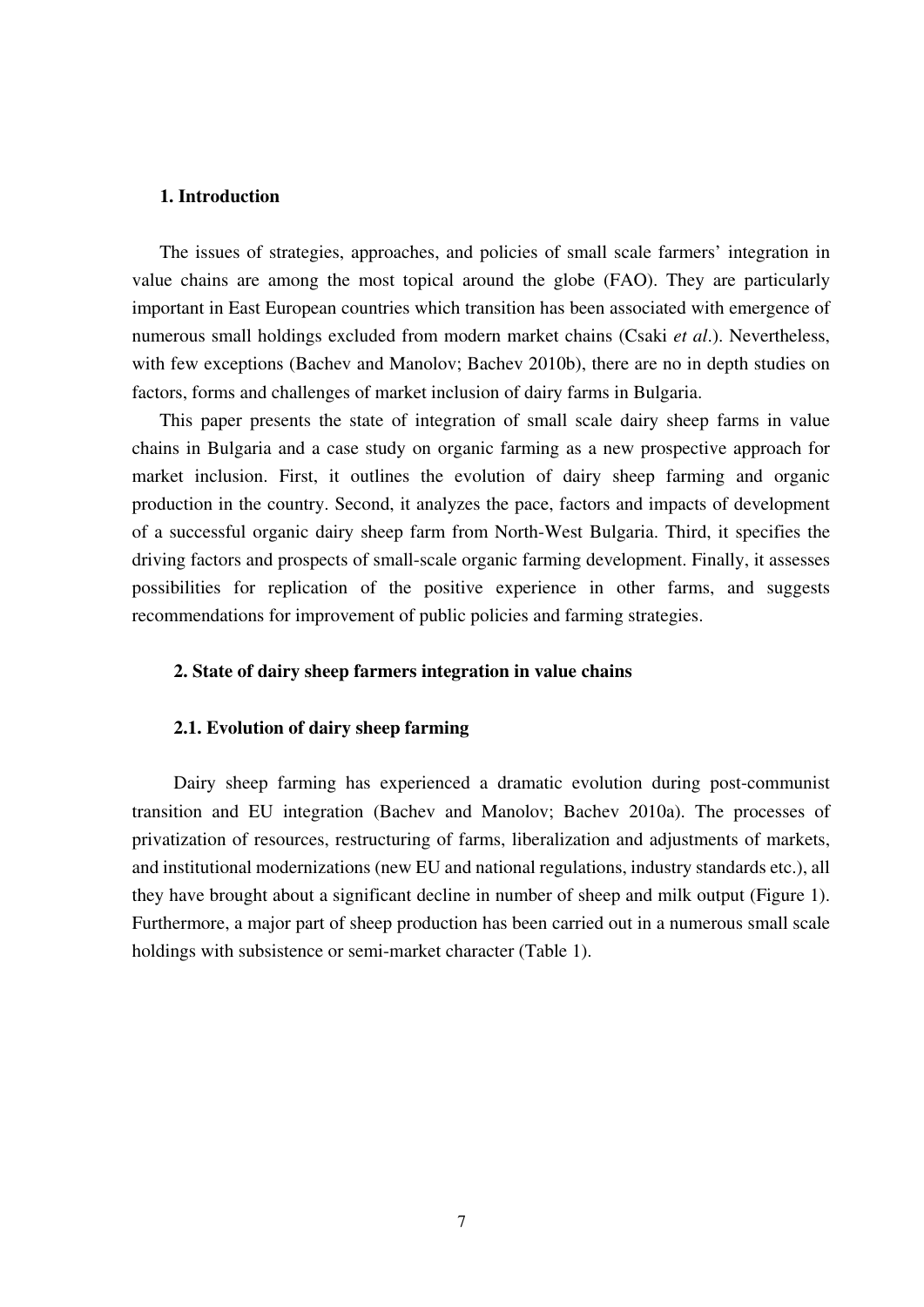

**Figure 1. Evolution of dairy sheep sector in Bulgaria** 

*Source: National Statistical Institute* 

|                            | 2003          |              | 2006          |               | 2009          |              |
|----------------------------|---------------|--------------|---------------|---------------|---------------|--------------|
| Number of sheep<br>in farm | $\%$ in total | $%$ in total | $\%$ in total | $\%$ in total | $\%$ in total | $%$ in total |
|                            | sheep         | farms        | sheep         | farms         | sheep         | farms        |
| $1 - 9$                    | 56.7          | 89.3         | 39.6          | 85.0          | 29.8          | 82.8         |
| $10 - 49$                  | $26*$         | 9.6          | 27.9          | 12.5          | 22.6          | 13.2         |
| $50 - 99$                  | 7.8           | 0.7          | 13.1          | 1.6           | 14.4          | 2.2          |
| 100 and more               | 9.5           | 0.4          | 19.3          | 0.8           | 33.2          | 1.7          |
| Total number (000)         | 1365.8        | 232.9        | 1386.5        | 170.7         | 1178.1        | 113.7        |
| Sheep per farm             | 5.9           |              | 7.6           |               | 10.0          |              |

**Table 1. Evolution of dairy sheep farms in Bulgaria** 

*Source: Ministry of Agriculture and Food* 

In the past several years there has been a considerable reduction in number and an increase in the average size of sheep holdings (Table 1). Nevertheless, only less than 9% of sheep farms are commercial or semi-market holdings. Most of the milk output is home consumed or distributed through informal channels (given to friends and relatives, exchanged, or sold to individuals) (Figure 2). As a result of the impossibility to adapt to new market and institutional requirements (new EU, national, processing industries, and consumers requirements for quality, quantity, safety, traceability, animal welfare, environment protection), the majority of dairy sheep farms and the bulk of the output are not included in modern market chain (Bachev and Manolov). The later has been further impeded by the lack of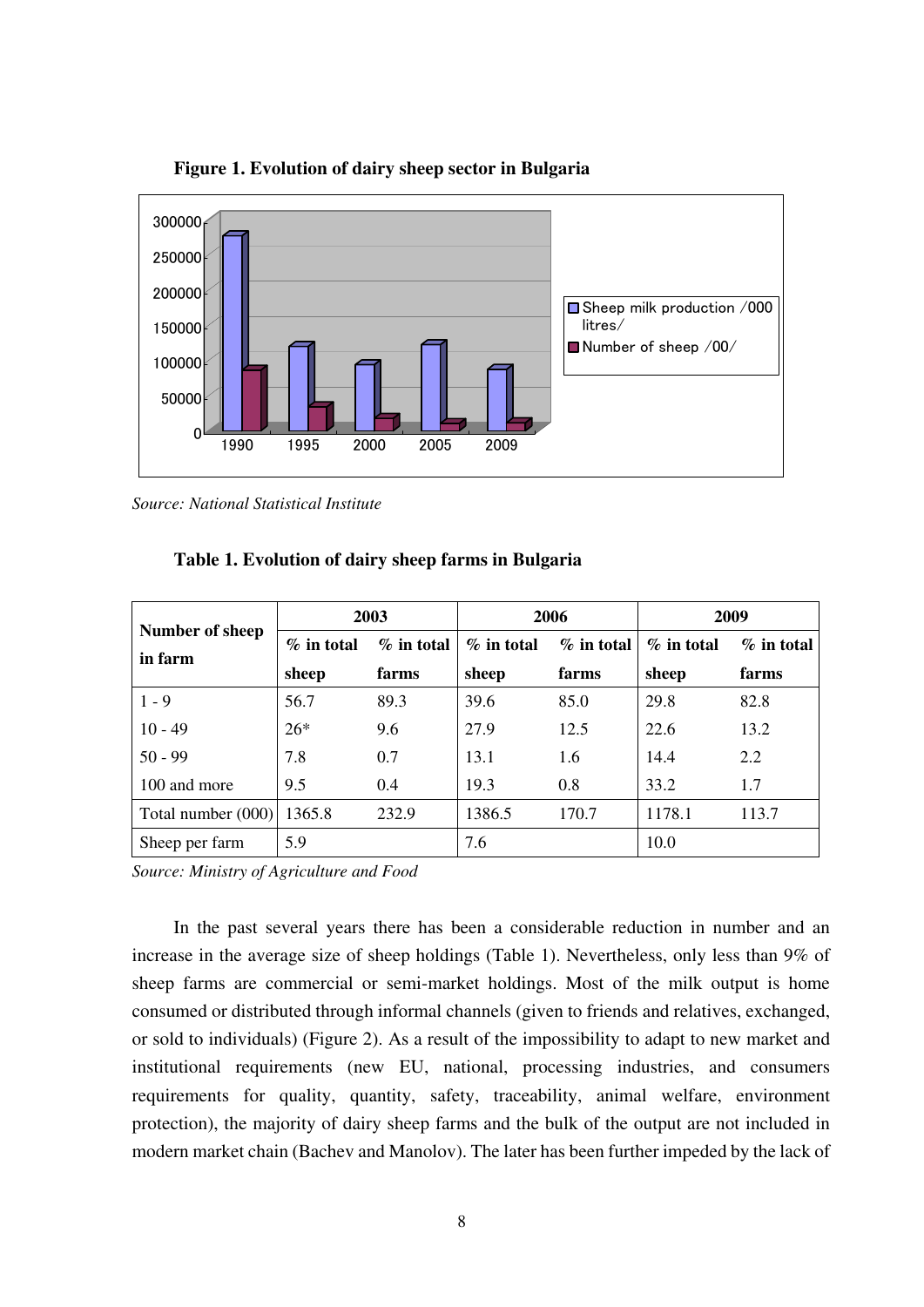effective forms for group production, marketing and processing in the sector due to the high costs and low sustainability of these organizations (Bachev 2010b). Consequently, sheep raising rests one of the least modernized, competitive, and unattractive for young people segment of agriculture.





There has been a fundamental modernization and consolidation of dairy processing industry as well. The later has been driven by strong market competition (at international and local markets) and newly introduced EU and national quality and safety standards<sup>2</sup>.

Until EU accession, the public intervention in dairy sector was directed toward introduction and enforcement of modern quality and safety standards, veterinary and sanitary control, and (most recently) providing investment subsidies for modernization of processing industry. Throughout transition and EU integration the effective public support to livestock farming was non existent or very low (Bachev 2010b). Consequently, smalls-scale operations with primitive technology and hygiene, environmental and animal welfare standards, and low income and market opportunities, have been typical in the sector.

Since 2007 there are huge EU and national funds for "Area based payments" to farms, tops-up to livestock, and various measures for "Agrarian and rural development" (support to young farmers, modernization of farms, restructuring of semi-market holdings, recovering traditional productions, diverse environmental schemes etc.). Nevertheless, due to the lack of awareness and experiences, poor design and restrictive criteria, complicated and costly

*Source: Ministry of Agriculture and Food* 

<sup>&</sup>lt;sup>2</sup> Consequently, the number of dairy processors declined significantly since  $2000$  - from 840 to 224 currently (MAF).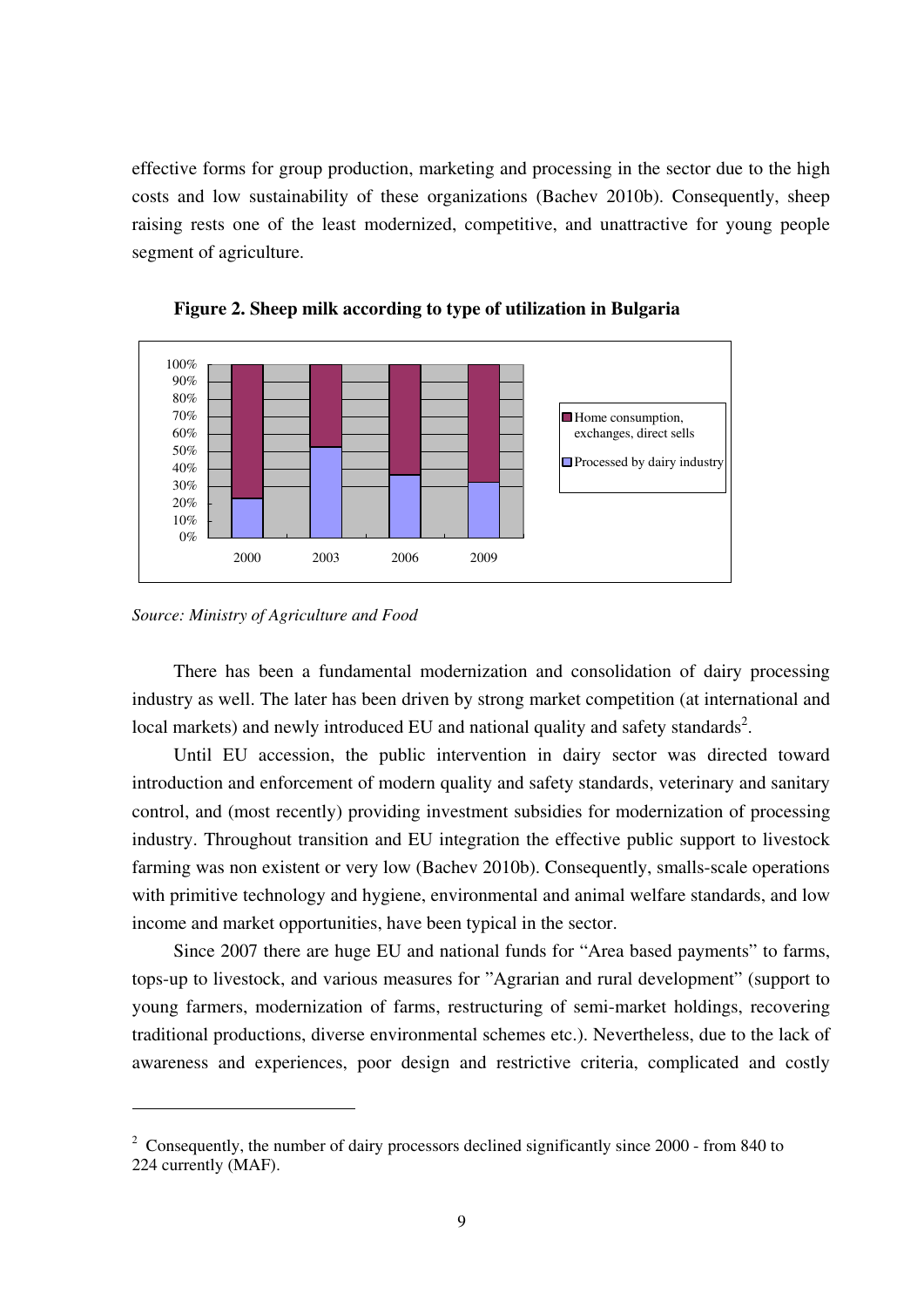procedures, and enormous mismanagement, the progress in implementation of most agrarian and rural development measure has been very slow<sup>3</sup>. Up to date, the overall public support to small-scale and livestock farming rests insignificant<sup>4</sup>.

There have emerged good examples for effective inclusion of small-scale dairy farms in value chain (Bachev and Manolov). Market integration has been usually initiated by a dairy processor specialized in processing locally produced milk. Despite the number of alternative buyers of raw milk in major dairy regions, a close quasi and/or complete integration of different stages of value chain often develops (Figure 3).



**Figure 3. Typical dairy value chain in Bulgaria** 

Backward, the high quality, assets, capacity, product specificity, cite, time of delivery etc. dependency between farmers and processors is commonly governed by tight long-term and interlinked contracts. For instance, interlinking the inputs, working capital, service etc. supply by the processor against the milk marketing by dairy farmers is widespread.

<sup>&</sup>lt;sup>3</sup> By end of 2009, only 7,5% of the funds for 2007-2013 National Plan for Agrarian and Rural Development (NPARD) were effectively utilized in 6 out of 22 approved measures (MAF).

<sup>&</sup>lt;sup>4</sup> For instance, merely 0,7% of all funded projects for "Modernization of agricultural holdings" (Measure 121) are for milk producers and just 0,2% for grazing livestock (MAF).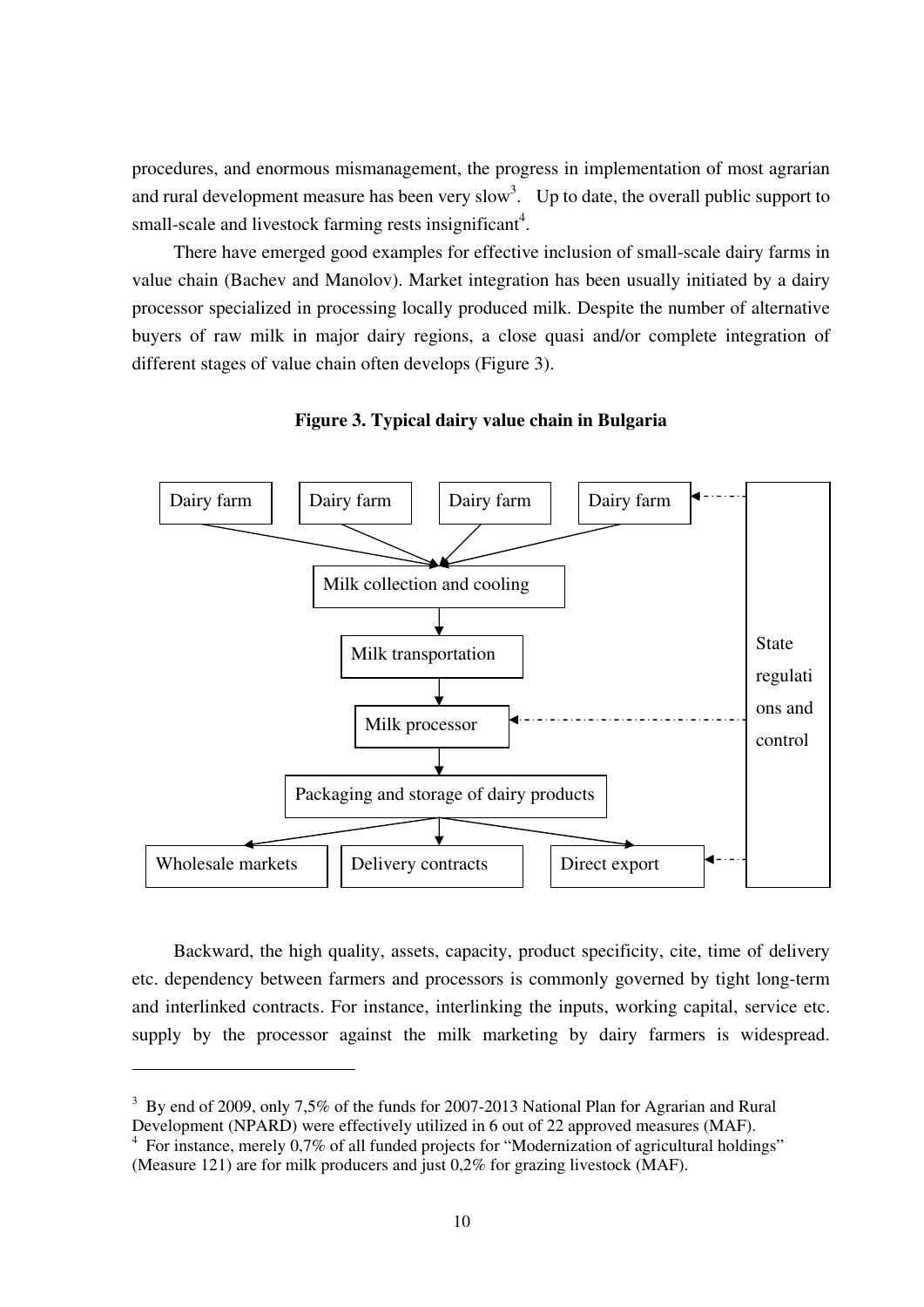Furthermore, the processor sets up an own (private) quality and safety control system from on farm milk collection, through transportation and processing, to wholesale delivery of processed dairy products. Stages of collection and cooling of raw milk of small farmers, milk transportation from farms to the processing company, packaging and storage of processed products, all are typically integrated by the processor. The role of the state is to set up process, quality and safety standards, license dairy processors, and exercise control on final (consumers) products.

Downward, the value chain often expands at regional, nationwide and even international scale. For examples, delivery contracts specifying timing, quantity, products differentiation, packaging requirements etc. with specialized shops, large retailers, restaurants as well as brand name trade are broadly used.

All that development is associated with increased efficiency, commercialization, and income level of participating in value chain dairy farms (Bachev 2010a).

#### **2.2. Development of organic farming**

Transition to organic farming is a new prospective way for integration of small-scale dairy farms in modern market chains. Organic farming is a newly emerged and fast growing approach driven by the huge (international and local) market opportunities, well established institutional framework, and available public support.

Organic farming in Bulgaria appeared in 1990s as a venture of few enthusiasts from Agrarian University in Plodded<sup>5</sup>. A Project for Supporting the Development of Organic Agriculture in Bulgaria was initiated<sup>6</sup> and the Foundation "Bioselena" established (1996) to assist its implementation. First organic farms were set up in the end of 1990s and officially certified in 2001. The Association of Organic Producers (2009) and the Association of Traders of Organic Products (2010) have been also established.

Trade with organic products is getting a wider distribution in recent years but the organic share in food market continues to be very low<sup>7</sup>. Up to date between 80-95% of the organic

<sup>&</sup>lt;sup>5</sup> Agro-ecological Center with a demonstrative farm was established (1987) and produced organic vegetables started to be sold at a small stand at Thursday Market, Plodded (1996).

<sup>&</sup>lt;sup>6</sup> Funded by the Swiss Agency for Development and Cooperation.

 $\frac{7}{1}$  Currently there more than 2000 organic products sold in more than 2000 shops around the country(Apostolov). Market for organic products is estimated at 4 million Euro or around 1% of the food turnover in the country (Mitova).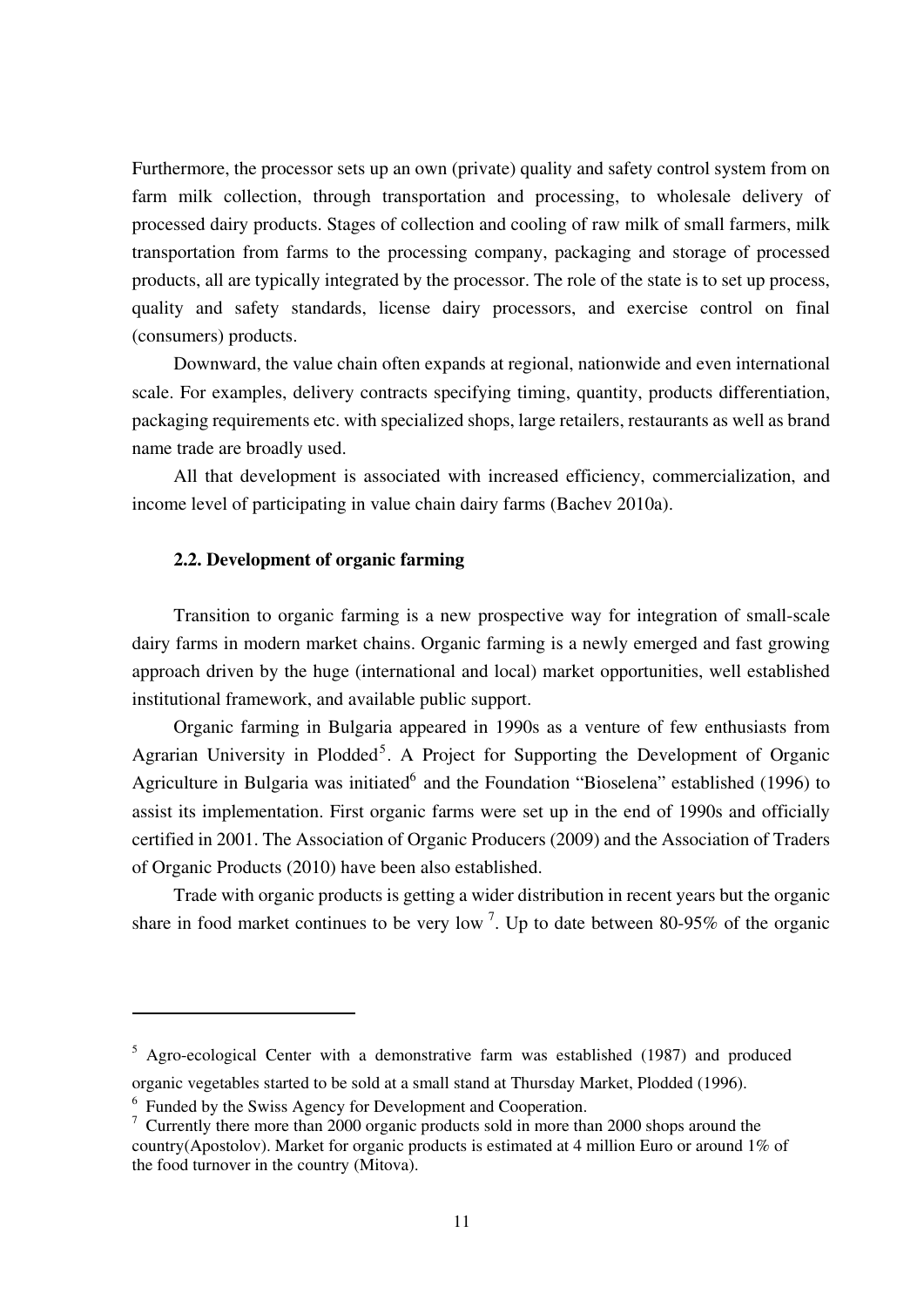output of the country is exported (Vitosha Research). Besides, there are reported cases of fake organic products on internal market and for export alike<sup>8</sup>.

Specific Regulations on organic crop, livestock and related productions were introduced in 2001 and later on modernized according to EU legislations on production, processing, control, trade, labeling, and import of organic products<sup>9</sup>. Bulgarian bodies for control on organic production started to be certified in 2003.

Public support to eco-activity (including conversion to organic farming) was launched with 2001-2006 SAPARD but actually benefited few producers (Bachev 2010b). Various environmental support measures such as "Payments to farmers in areas with handicaps" (Measure 211 and 212) and "Agri-environmental payments" (Measure 214, including "Organic crop and honey-bee production" and "Traditional animal breeding"), are currently available under 2007-2013 NPARD. While targets for Measures 211 and 212 are already reached, the progress in implementation of agri-environmental measures has been very slow<sup>10</sup>.

A National Plan for Development of Organic Agriculture in Bulgaria (2007-2013) was prepared in 2006. According to its goals by 2013 as much as 8% of the Utilized Agricultural Area (UAA) in the country will be cultivated by organic methods and 3% of sold products will have an organic nature.

There has been 11 folds increase in number of organic operators<sup>11</sup> since 2003 (Table 2). The organic producers comprise the largest part (74%) of organic operators, while organic processors are just 4% of them.

<sup>&</sup>lt;sup>8</sup> Despite the overall Government efforts to break down the production and trade with non-genuine food products (illegitimate or non-corresponding to labels dairy and meat, fake brands etc.), they are still common around the country.

<sup>&</sup>lt;sup>9</sup> Ordinance 22, Ordinance 35, Law for Implementation of EU Common Organization of Markets of Agricultural Products.

<sup>&</sup>lt;sup>10</sup> Up to date, merely 4,4% of the target for Measure 214 has been accomplished (MAF). Approved projects for "Organic agriculture" and "Traditional animal breeding" account for 19% and 15% of all projects under that measure.

 $11$  Organic operator is any natural or legal person who produces, prepares, imports, exports or deals with organic products (EUROSTAT).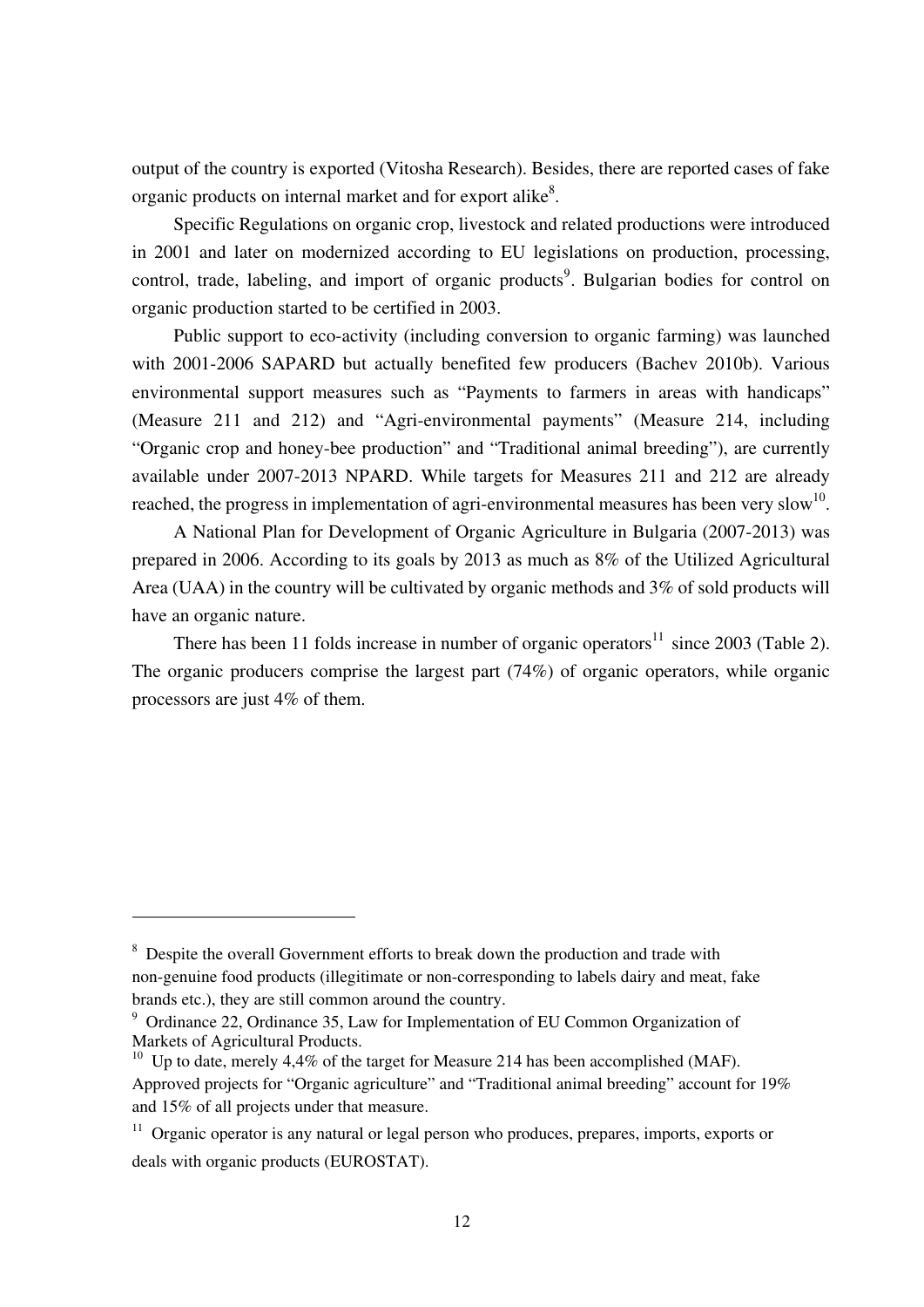|                            | 2003                     | 2004           | 2005           | 2006   | 2007    | 2008    | 2009 |
|----------------------------|--------------------------|----------------|----------------|--------|---------|---------|------|
| Controlling bodies         | $\overline{2}$           | $\overline{2}$ | $\overline{2}$ | 2      | 6       | 10      | 10   |
| Organic operators          | 29                       | 51             | 111            | 181    | 240     | 254     | 316  |
| Organic farming area (ha)  | 650                      | 1113           | 2432           | 3061   | 11808   | 16663   | na   |
| $\%$ in UAA                | 0.01                     | 0.02           | 0.05           | 0.06   | 0.23    | 0.33    |      |
| Wild herbs and fruits (ha) | $\overline{\phantom{0}}$ |                |                | 110143 | 397 835 | 397 835 | na   |
| Organic cattle             |                          |                | 395            | na     | 395     | 470     | na   |
| $\%$ in all cattle         |                          |                | 0.11           |        | 0.11    | 0.14    |      |
| Organic sheep              |                          |                | 294            | na     | 1690    | 2471    | na   |
| $%$ in all sheep           |                          |                | 0.02           |        | 0.14    | 0.21    |      |
| Organic goats              |                          |                | 32             | na     | 1058    | na      | na   |
| $%$ in all goats           |                          |                | 0.01           |        | 0.12    |         |      |
| Organic bees colonies      |                          |                | 23508          | na     | 35747   | na      | na   |

**Table 2. Evolution of organic production in Bulgaria** 

*Source: Ministry of Agriculture and Food, EUROSTAT* 

There has been enormous augmentation of organic areas and livestock in last several years. However, the organic areas and livestock are still a tiny portion of the UAA and livestock in the country. "Fully converted organic areas" accounts for 25.4% of total organic areas (EUROSTAT). "Pastures and meadows" and "Arable green fodder", integral parts of the organic livestock farming, comprise a good segment of fully converted areas (Figure 4).

**Figure 4. Share of different type of lands in fully converted areas in Bulgaria (2008)** 



*Source: EUROSTAT*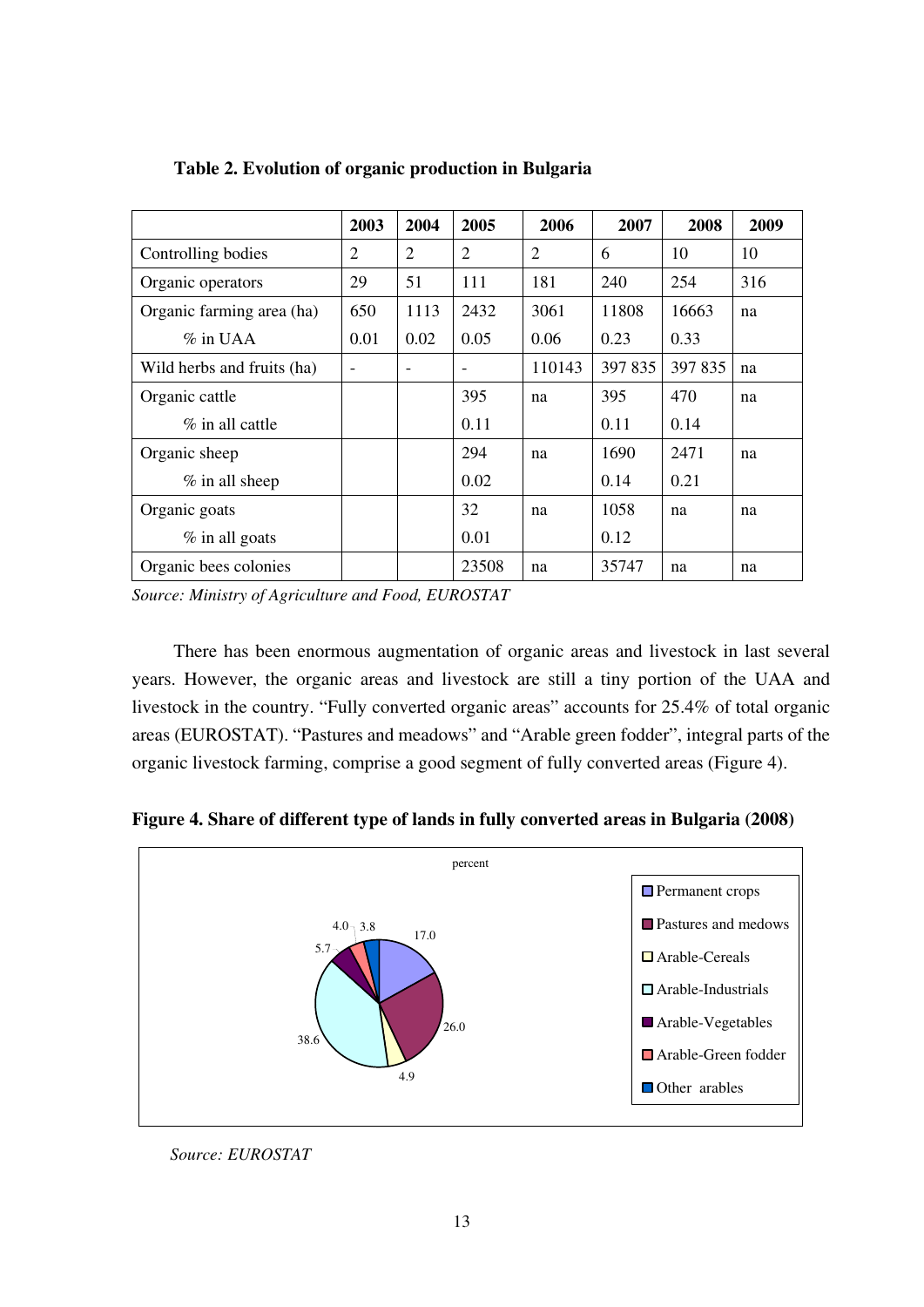There are still few organic livestock farms in the country. What is more, there are only three organic processors for dairy products and a single organic processor of meat and meat products. Therefore, there is a condition of small number of local supplies and buyers for organic livestock products, and a strong symmetrical (capacity, assets, technology) dependencies in vertical chain of organic dairy.

What is more, most of the organic (dairy and other) products are exported to other countries since the local and national markets for organic products are very small (Apostolov). The later is a result of unawareness of local consumers, higher (unaffordable) prices, lack of confidence in truly organic character of available products etc.

The organic production and processing is associated with significant specific investments (for conversion, certification, carrying out production and marketing) and a highly specific character of the output. All that requires a tighter coordination of individual stages in vertical chain in national and transnational scales<sup>12</sup>. Consequently, the typical value chain of organic dairy includes effective governance carried out by a local (processor, exporter) and/or an international (entrepreneur, wholesale buyer) agent. In our case study, a foreign agent (an importer of Bulgarian organic products) arranges the independent certification of local organic production and finances the certification costs (unbearable by local small operators)<sup>13</sup>. In other case, a leading restaurant chain intends to integrate backward organic dairy farming and processing in order to secure the effective supply of needed local organic products (Bachev 2009).

Furthermore, a deeper contract or compete integration of individual stages of value chain develops – namely between the organic crop (production of feed for animals) and livestock farming, between the dairy farming and processing as well as between the milk-processing and marketing of final dairy products (Figure 5).

 $12$  Up to date, most of the organic agricultural production in the country has been governed by outside investors, and widely perceived as "big businesses" sub-sector. What is more, widespread eco-labels are often seeing as part of the marketing strategies of big companies rather then an indicator for genuine eco-actions (Bachev 2009).

 $13$  Leading involvement of a foreign agent is also typical for the organic industrial crops, fruits and vegetables, bee-keeping etc. All these enterprises have been initiated by or developed in a strategic cooperation with a foreign counterpart, and have their output exported.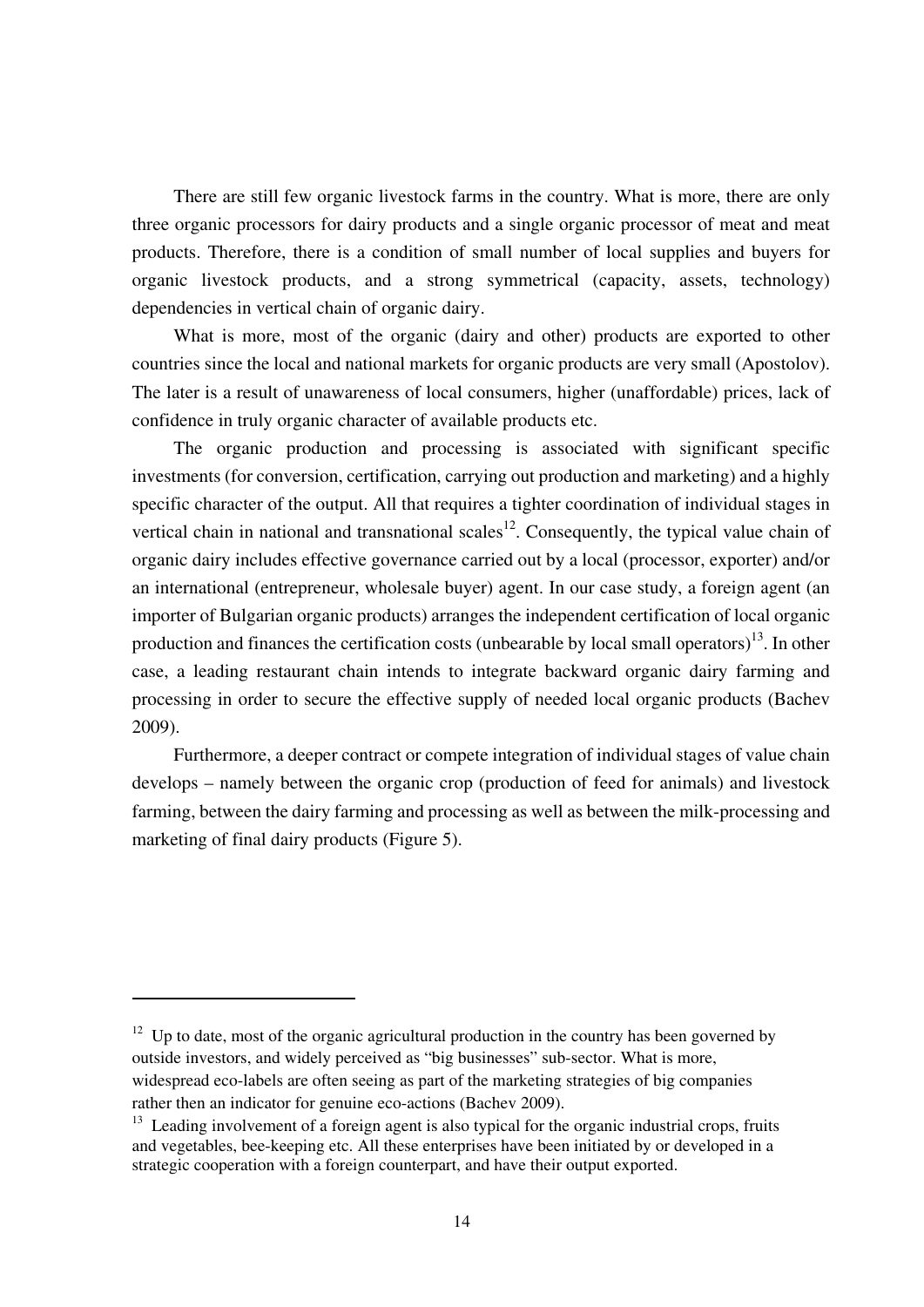

#### **Figure 5. Value chain for organic dairy products in Bulgaria**

Principally, a smaller number and remoteness of the organic livestock farms requires a higher (than traditional sheep grazing) operational scale to make integration feasible (to invest and pay-back costs for organic conversion and certification; explore economies of scale and scope on production, storage, transportation, transactions etc.). For instance, our non-inclusive survey on organic sheep holdings in the country has found out that the number of animals in farms varies between 60 and 800.

In the organic value chain there is on farm integration of the feed and forage production, milk production, and milk collection and cooling stages. In downward side, there is a close (contract, interlinked, joint investment) coordination of the marketing of processed dairy products at a national and international scale.

The value chain also includes a third-party control on all stages (farming, processing, trade) carried out by an independent certified body as well as a direct public involvement in funding of superior costs of conversion to and carrying out organic farming.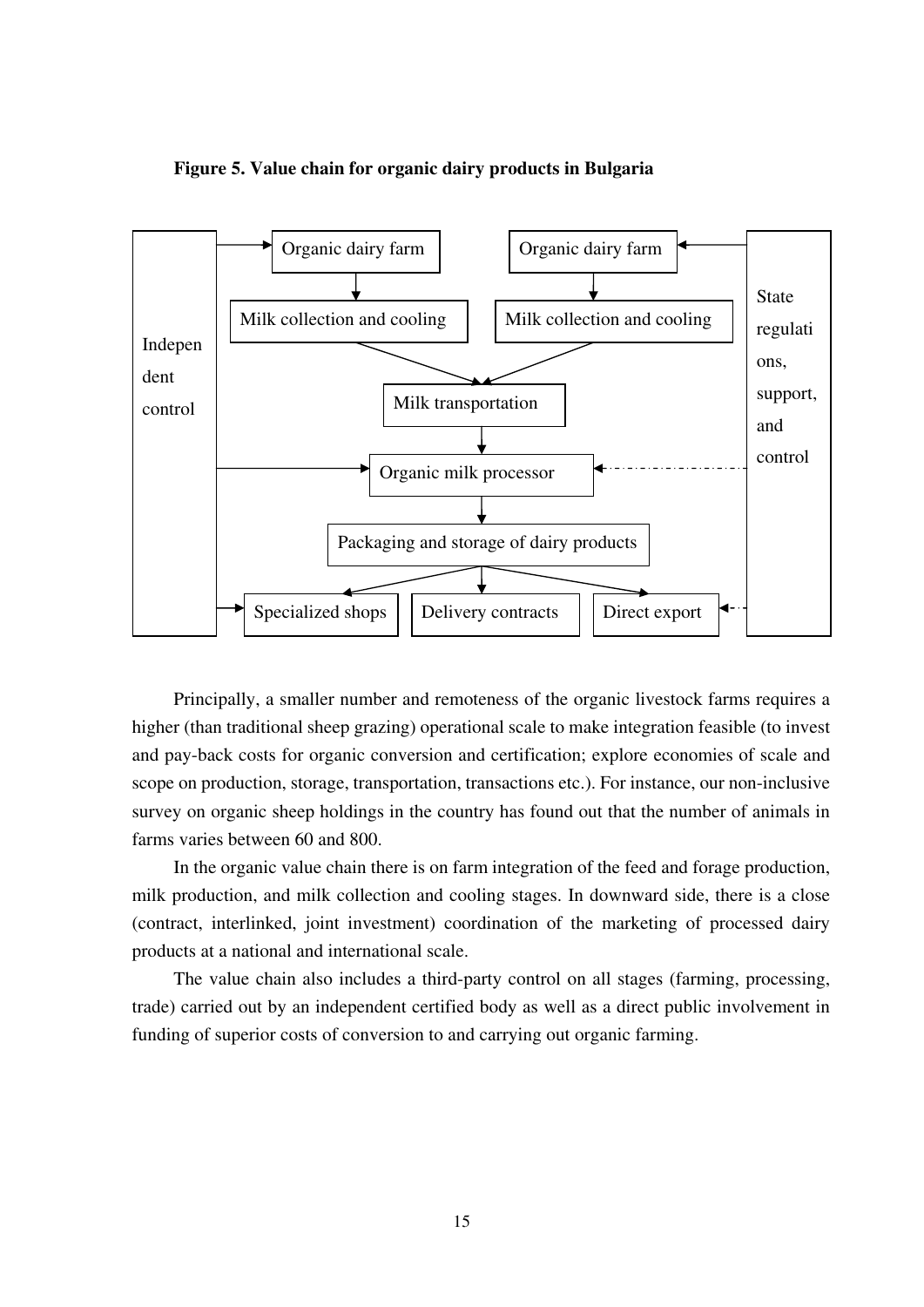#### **3. The case of "Agrobusiness 88" LTD, Skravena**

#### **3.1. Business environment in Botevgrad region**

Botevgrad is situated in North-West part of Bulgaria, just 60 km North-East from Sofia (Map 1 and Map 2). Population of the municipality is less than 30000, predominately living in Botevgrad town. Income opportunities in the region are very limited<sup>14</sup> and a great portion of the workforce finds employment in the capital city. Almost all households are involved in some farming activities for food self-supply and/or marketing.



Livestock is an important sector of local agriculture. There are 1278 holdings rearing sheep with the size just above country's average. Most livestock farms have been experiencing hard time adapting to market and institutional environment. The majority of dairy farmers have been unable to break-even because of the low milk price, lack of public support, absence or inefficiency of collective organizations, and preference of dairy processors to large suppliers. Consequently, most sheep farms sustain their subsistence (semi-market) character, stay away of the modern market chains, or have gone out of business while the number of sheep declined 18% since 2003.

Skravena is a small village located around 8 km North-West from Botevgrad town. Agriculture is a major activity of local population as most of the residents work in other sectors in nearby Botevgrad or Sofia.

<sup>&</sup>lt;sup>14</sup> North-West region is one of the least developed regions of Bulgaria.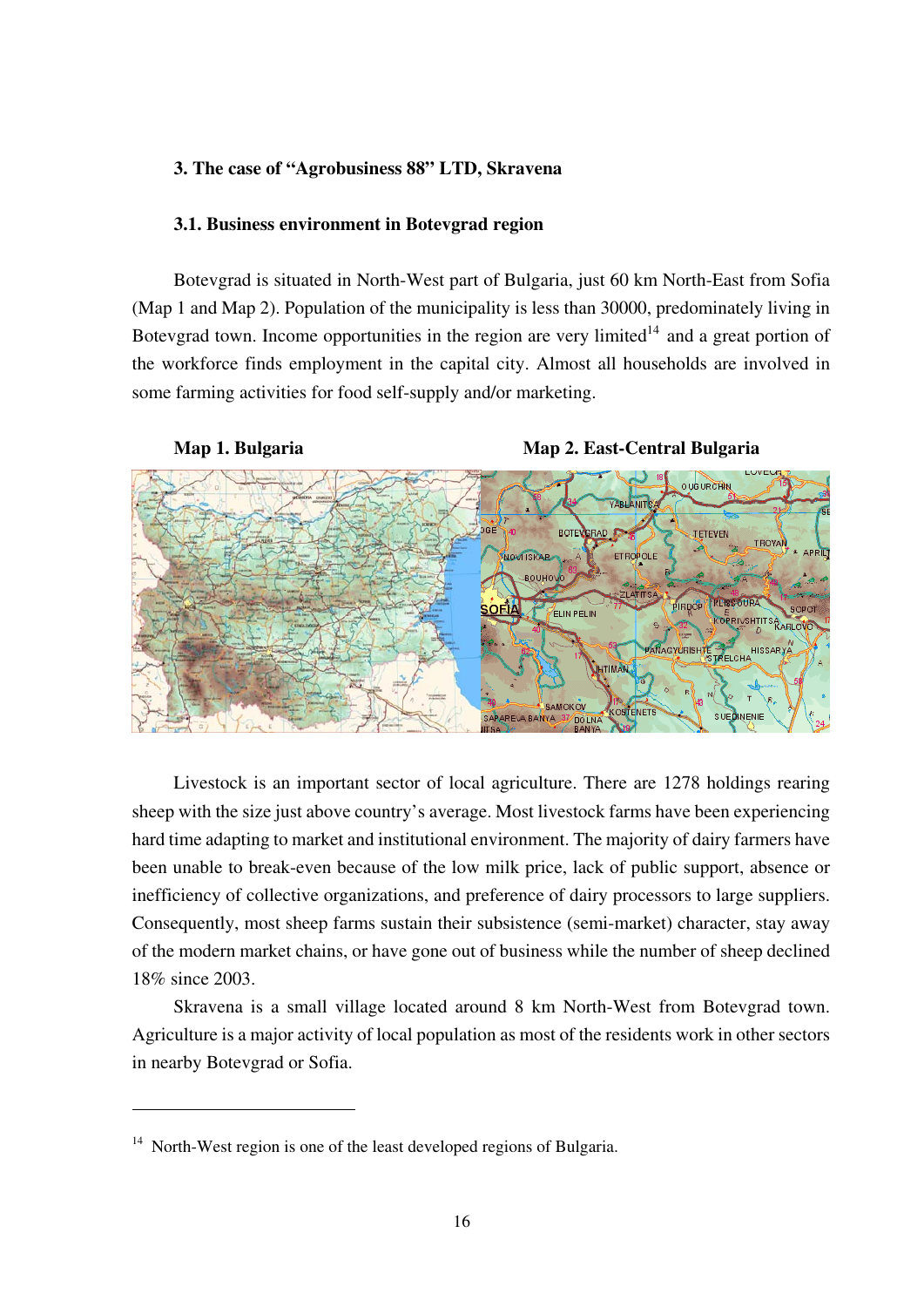#### **3.2. Evolution of organic sheep farm "Agrobusiness 88" LTD**

The organic sheep farm "Agrobusiness 88" LTD in Skravena was established in 2006. It has evolved from a small family sheep holding with output primarily used for household consumption.

The entrepreneurship of Mr.Rumen Romanov has been crucial for the development of this farming enterprise. After the dead of his farther, Mr.Romanov retired as a police officer, and took the management of his mother's farm. Among other activity, the family farm had previous experience with raising up to 30 sheep mostly to meet household meat and milk needs. In 2005 Mr.Romanov decided to set up a new organic sheep farm with his son Dimitar Romanov just reaching adulthood. In 2006 they registered an agri-firm "Agrobusiness 88" LTD with the President and owner Mr. Dimitar Romanov and the Executive Director Mr.Rumen Romanov (Table 3). Meanwhile Ms.Maria Romanova, the daughter of Rumen Romanov, took over the management of old family farm.

|                                 | <b>Mr.Rumen Romanov</b>   | <b>Mr.Dimitar Romanov</b> |
|---------------------------------|---------------------------|---------------------------|
| Position in the firm            | <b>Executive Director</b> | President and owner       |
| Year of birth                   | 1958                      | 1988                      |
| Education                       | Professional high school  | Professional high school  |
| Formal agrarian education       | N <sub>0</sub>            | N <sub>0</sub>            |
| Professional experience (years) | 31                        |                           |
| in agriculture (years)          |                           |                           |

|  | Table 3. Major characteristics of "Agrobusiness 88" LTD's founders |  |
|--|--------------------------------------------------------------------|--|
|  |                                                                    |  |

*Source: interviews with the President and the Manager* 

According to Mr.Rumen Romanov, major reasons for launching the new farming enterprises are: past experiences with sheep raising; skills and know-how of family members; available resources; reached adulthood of his son (and necessity to find a perspective employment); and the vision and a long-term strategy for developing a modern organic sheep farm (Figure 6).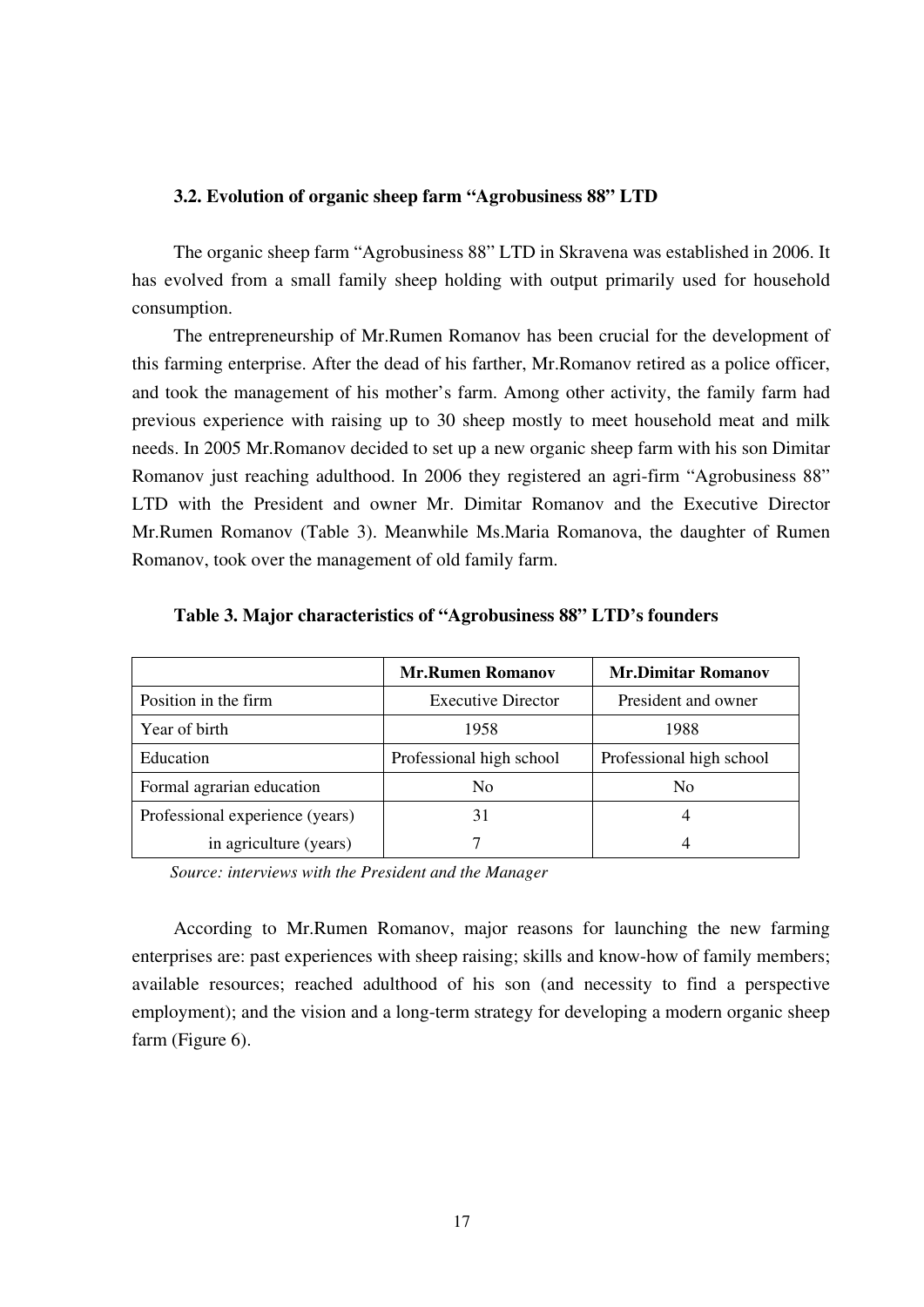



Furthermore, there are excellent conditions for development of an organic sheep farm in the region such as clean natural environment, abundant and cheap resources (meadows and pastures, barns, labor), experienced labor, local breeds of sheep etc.

Besides, there is no another organic sheep farm in the entire region while there is a sense for a "potential" great demand for Bulgarian organic milk and dairy products in local and international markets.

Finally, there is well-established and favorable institutional environment for development of organic farming in the country (regulatory framework, well-defined and enforced property rights, public support schemes, information campaigns etc.) facilitating this new private venture.

Chief reasons for registering the new farm as a firm are: possibility to define clearly (ownership, income-sharing, risk-taking etc.) rights between individual family members<sup>15</sup>, and

<sup>&</sup>lt;sup>15</sup> between Mr. Romanov and his mother, between the son and the daughter (and her new family).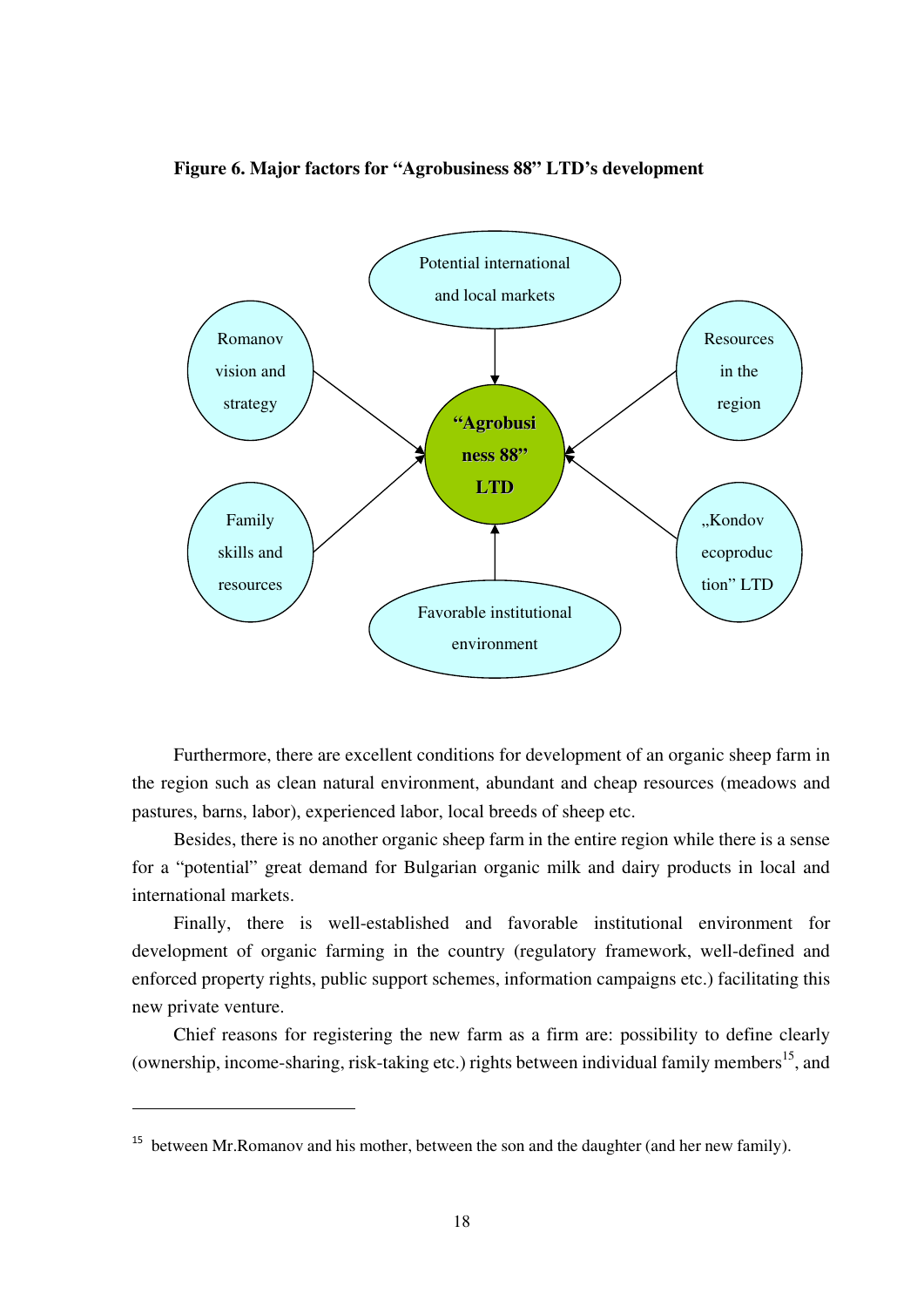opportunity to invest in a (good) reputation and "own brand" of business and products. Another major factor for the firm mode was the requirement of the buyer of organic milk ("Kondov ecoproduction" LTD, Sofia).

When "Agrobusiness 88" LTD farm was established there were only 5 organic livestock farms in the country and just one organic sheep holding with less than 300 sheep. That is why, it was "easy" for the farmer to find a buyer of organic milk (small number condition in supply and demand sides). In fact, as Mr.Rumen Romanov said "the buyer found us", and there have been a number of buyers interested in getting the farm produce. Furthermore, unlike unfair completion with "informal" producers on standard milk markets, there has been no completion with genuine organic milk in the country (small number of suppliers, high safeguards, strict control).

Business relations with "Kondov ecoproduction" LTD (the state of a bilateral trade) has a profound effect on development and market inclusion of "Agrobusiness 88" LTD. There has been a situation of "missing" or undeveloped markets for organic farm products in the country such as wholesale, retail or on farm trade existing for traditional farm produce. "Kondov ecoproduction" LTD has provided a secured long-term contract marketing of farm's milk output which has let to en effective growth and immediate inclusion in the (trans-national) value chain.

In addition, "Kondov ecoproduction" LTD has arranged the implementation and funding of the farm's independent organic certification. It has been also providing an effective training of farm's management and stuff (e.g. veterinarian), know-how and up to date information on development of organic markets, access to specialized business links and professional organizations etc.

There has been a fundamental development of farm since 2005 (Figure 7). The farm has changed its type from unregistered holding to a registered firm (LTD). The ownership structure has been also transferred – from the grandmother to the grandson. Furthermore, there has been modernization of the management and labor organization - from a collective family management and farming in the past, to inter-farm specialization of management and production functions alike (President, Executive Director, veterinarian, shepherds).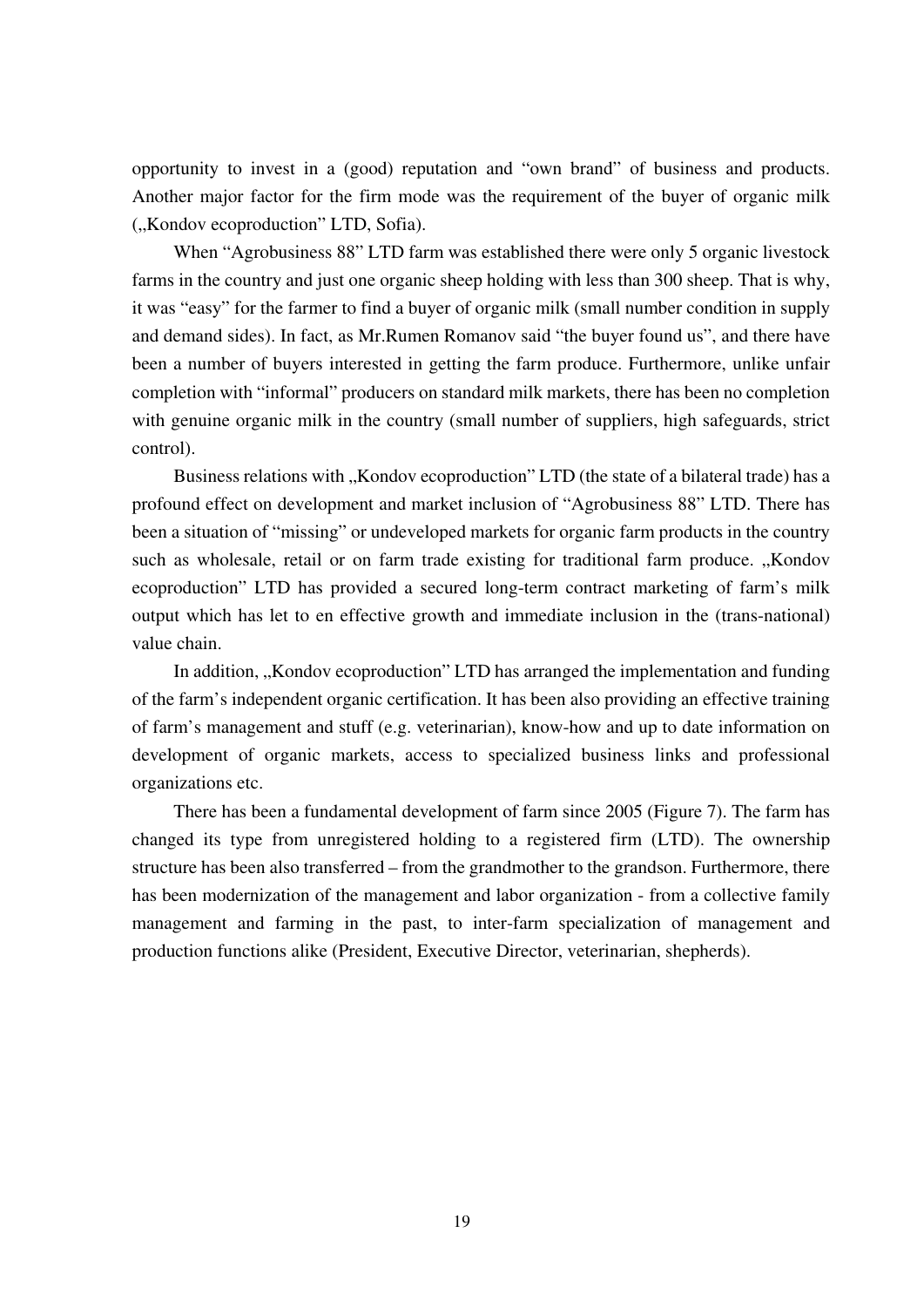| Farm                 |                                   | Year                                     |                       |                                             |                           |                        |  |
|----------------------|-----------------------------------|------------------------------------------|-----------------------|---------------------------------------------|---------------------------|------------------------|--|
| characteristics      | <b>Until 2005</b>                 | 2006                                     | 2007                  | 2008                                        | 2009                      | 2010                   |  |
| Type of farm         | Unregistered                      | Registered LTD                           |                       |                                             |                           |                        |  |
|                      | holding                           |                                          |                       |                                             |                           |                        |  |
| Ownership            | Maria Romanova                    |                                          | Dimitar Romanov       |                                             |                           |                        |  |
| Management and       | Collective family                 |                                          |                       | Inter-farm specialization of management and |                           |                        |  |
| labor organization   |                                   |                                          |                       | production functions                        |                           |                        |  |
| Membership           | None                              | <b>Association of Livestock</b>          |                       |                                             |                           | Association of Organic |  |
| organizations        |                                   |                                          | Producers             |                                             |                           | Producers              |  |
| Market orientation   | Subsistence                       |                                          |                       | Commercial enterprise                       |                           |                        |  |
|                      | (semi-market)                     |                                          |                       |                                             |                           |                        |  |
| Type of production   | Traditional                       | Conversion                               | to<br>or              |                                             | Certified organic farm    |                        |  |
|                      |                                   | farming                                  |                       |                                             |                           |                        |  |
| Size of operation    | Small scale,                      | Small scale,                             |                       | Medium size,                                |                           |                        |  |
|                      | unchangeable                      |                                          | growing operations    |                                             |                           | stable                 |  |
| Type of funding      | Own finance                       | <b>Bank</b> credits<br>Bank credits,     |                       |                                             |                           |                        |  |
|                      |                                   | outside                                  | funding               |                                             |                           |                        |  |
|                      |                                   | certification                            |                       |                                             |                           |                        |  |
| Managed resources    | Entirely family                   | Lased farmland, barns                    |                       |                                             | Ownership on key assets,  |                        |  |
|                      | owned                             | machinery                                |                       |                                             | leased farmland and barns |                        |  |
| Type of technology   | Primitive                         |                                          | Partial mechanization |                                             |                           | Full                   |  |
|                      |                                   |                                          |                       |                                             |                           | modernization          |  |
| Farm reputation      | None                              | Growing                                  |                       |                                             | Well established          |                        |  |
| Type of pricing      | None, local marke National market |                                          |                       |                                             | Price premium             |                        |  |
| State of integration | None                              |                                          |                       | Long-term contract sell of milk             |                           |                        |  |
| Market insurance     | None                              | None<br>Tractor and equipment            |                       |                                             |                           |                        |  |
| Outside control      | None                              | Independent control,                     |                       |                                             |                           |                        |  |
|                      |                                   | milk processor and state control         |                       |                                             |                           |                        |  |
| Public support       | None                              |                                          |                       | Subsidies on farmland and livestock         |                           |                        |  |
| Type of income       | Non-monetary,                     | Major income source,                     |                       |                                             |                           | Profit making          |  |
|                      | supplementary                     | employing non-family labor<br>enterprise |                       |                                             |                           |                        |  |

# **Figure 7. Timeline of development of "Agrobusiness 88" LTD**

*Source: interviews with the President and the Manager*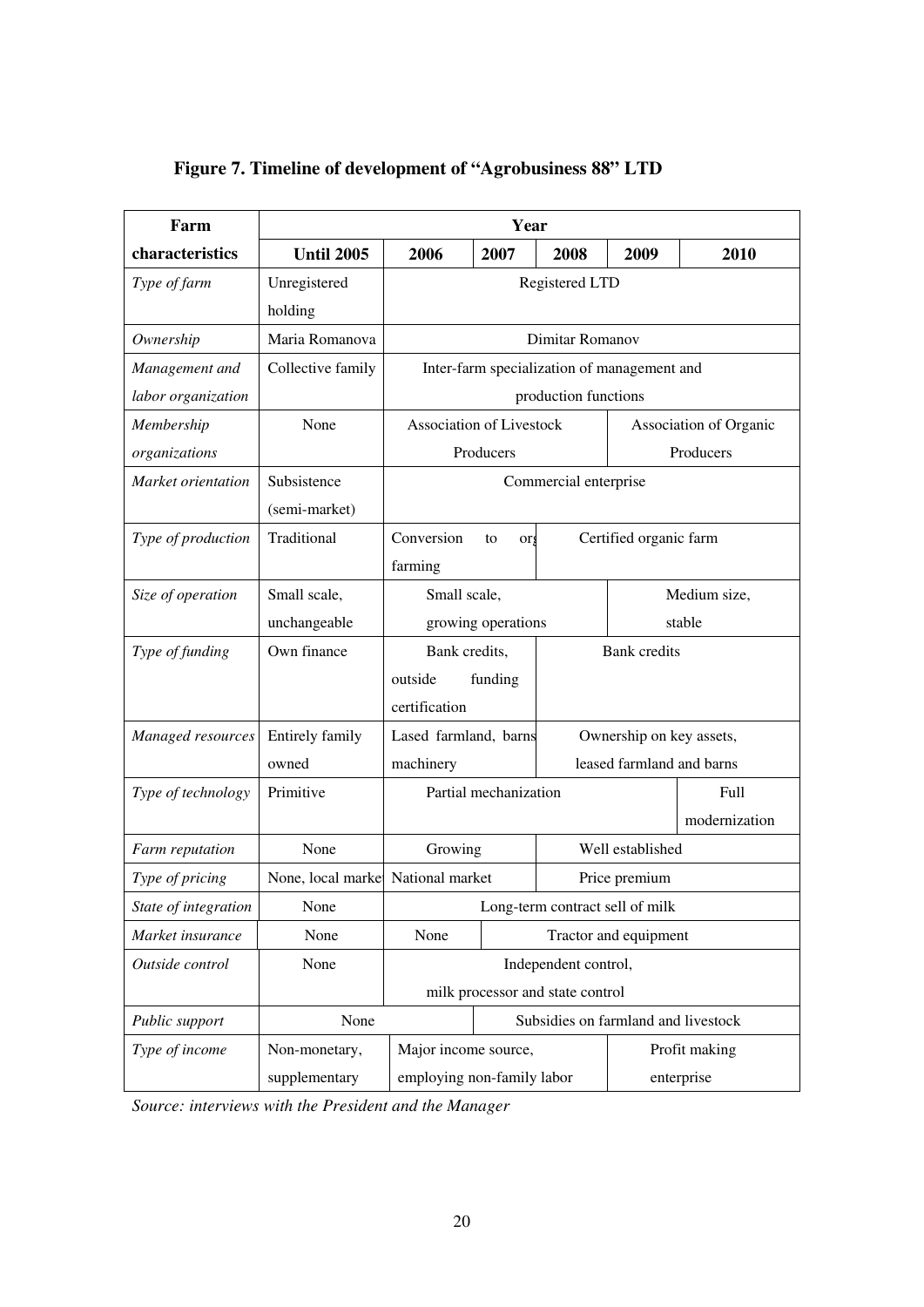The farm has fundamentally changed its market orientation - from semi-subsistence (market) holding with few local transactions to a commercial enterprise with intensive relations with diverse market agents (creditors, resource owners, labor, inputs suppliers, insurers, buyers of output etc.). Besides, it has been involved in collective (professional) organizations becoming a key member of the Association of Livestock Producers and the Association of Organic Producers

Furthermore, the farm has successfully transformed the character of production – from a conventional to an organic production. It has passed through formally required conversion period and meets strict rules for organic crop and livestock productions – for land cultivation and crop protection practices; origin of livestock; feeding of animals; prevention from and medication of diseases; livestock buildings and environment, technologies, transportation and identification of livestock products; appropriate records keeping etc. "Agrobusiness 88" LTD was formally certified as an organic farm in the end of 2008.

A Dutch controlling body has been arranged and financed by "Kondov ecoproduction" LTD and its foreign counterpart buying produced organic cheese. Subsequently, all elements of farm production and milk processing are a subject of a regular control by the independent controller. In addition, the Dairy processor exercises a strict control on farm's milk quality and safety. .

In order to realize its strategy, "Agrobusiness 88" LTD has expanded significantly managed resources and livestock, and modernized technologies (Table 3). Most parts of feed and forage production has been mechanized, and office work enhanced by ICT (computer, internet connection etc.).

| <b>Indicators</b>              | <b>Until 2005</b> | 2006           | 2007  | 2008  | 2009  | 2010           |
|--------------------------------|-------------------|----------------|-------|-------|-------|----------------|
| <b>Employed family members</b> | 2                 | $\overline{2}$ | 2     | 2     | 2     | 2              |
| Number of hired labor          | 0                 | 3              | 5     | 5     | 5     | 7              |
| Owned farmland (ha)            | 3                 | 3              | 3     | 5     | 5     | 5              |
| Leased land (ha)               | 0                 | 60             | 60    | 60    | 120   | 120            |
| Number of tractors             | 0                 | $\Omega$       | 1     |       |       | 1              |
| Leased barns                   | $\theta$          | 1              | 1     | 1     | 1     | $\overline{2}$ |
| Number of sheep                | up to $30$        | 140            | 250   | 260   | 300   | 480            |
| Milk output (liters)           | 3540              | 15400          | 27500 | 28600 | 33000 | 52800          |
| Number of lambs                | 45                | 220            | 390   | 410   | 470   | 750            |

**Table 3. Evolution of production resources and output of "Agrobusiness 88" LTD** 

*Source: interviews with the President and the Manager*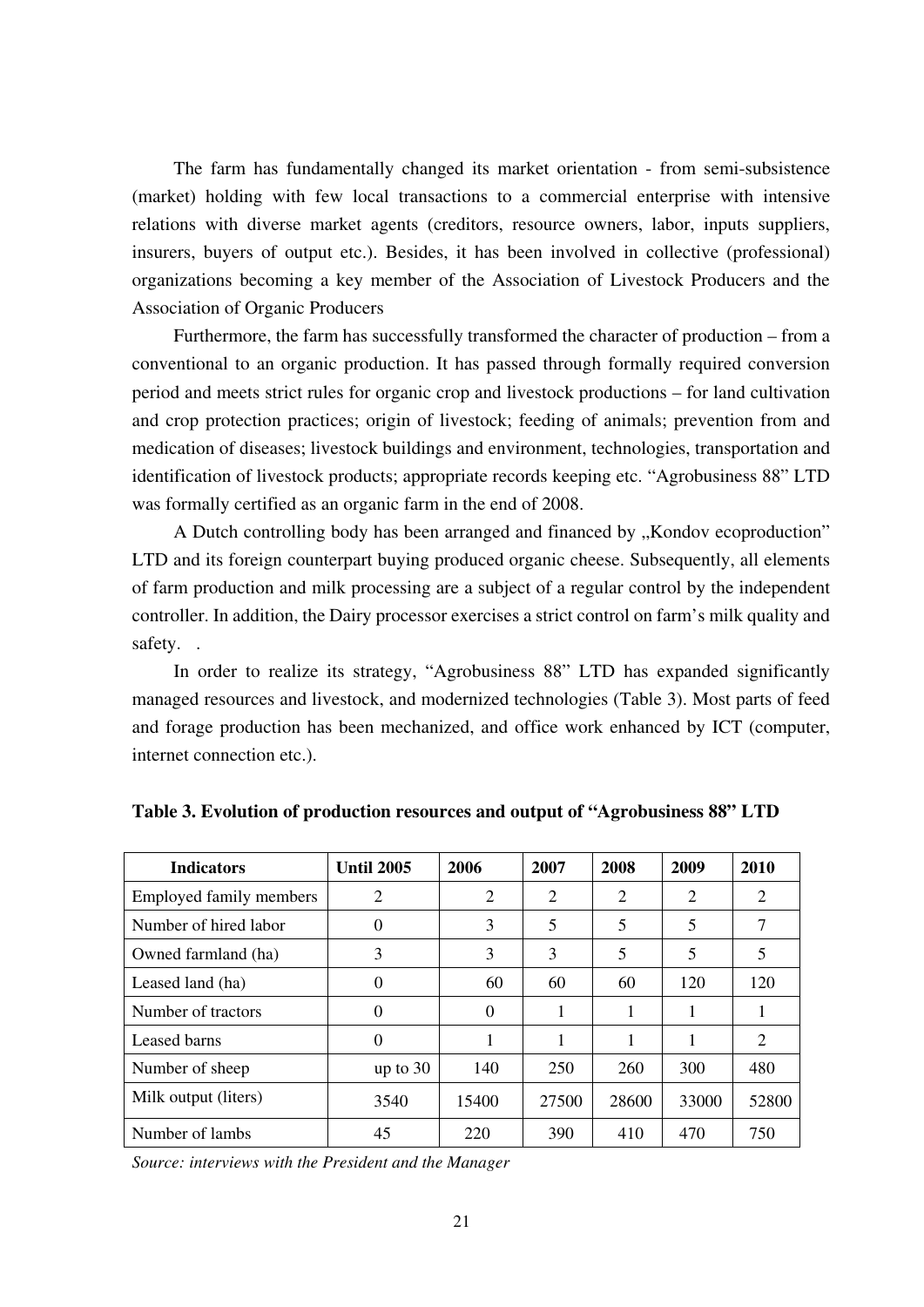The sheep are from local sustainable breeds such as Mestna, Chirpanska and Staroplaninka. Milking of sheep is done by hand twice daily. The collected milk is stored in a cooling tank owned by the farm.

Family members have used bank credits (against the collateral of personal property) and bought sheep, a tractor and other equipment (straw-press, fandrom, computer). From local individuals "Agrobusiness 88" LTD has leased meadows and pastures (1 and 5 years contracts) to produce feed for animals, and a barn (15 years contract) to keep the flock. Furthermore, the farm hires 6 shepherds (animal care-takers) and has a permanent service contract with a veterinarian taking care after livestock health and safety. Nevertheless, a high turnover of animal care-takers (duration of employment less than a year) is reported as a problem<sup>16</sup>.

Romanovs have invested a lot of time studding requirements of organic agriculture and adapting them to the conditions of own farm. Rumen Romanov's entrepreneurship and previous (managerial and farming) experience and Dimitar Romanov's innovative efforts, have been important factors for the overall development of new farming enterprise.

As a result of the modernization, the flock of sheep expanded almost 9 folds by the end of organic certification (Figure 8). In 2010 the farm started a new stage of modernization doubling the number of animals and creating a second flock, leasing a second barn and more lands, and hiring additional labor. Consequently, the amount of milk output and lambs augmented 3.4 times comparing to the beginning of transition period. Due to restrictions associated with the organic production the milk productivity of sheep is lower (105-118 liters) while the costs of production 18% higher.

 $16$  Mostly representatives of gypsy minority are involved in these unattractive operations.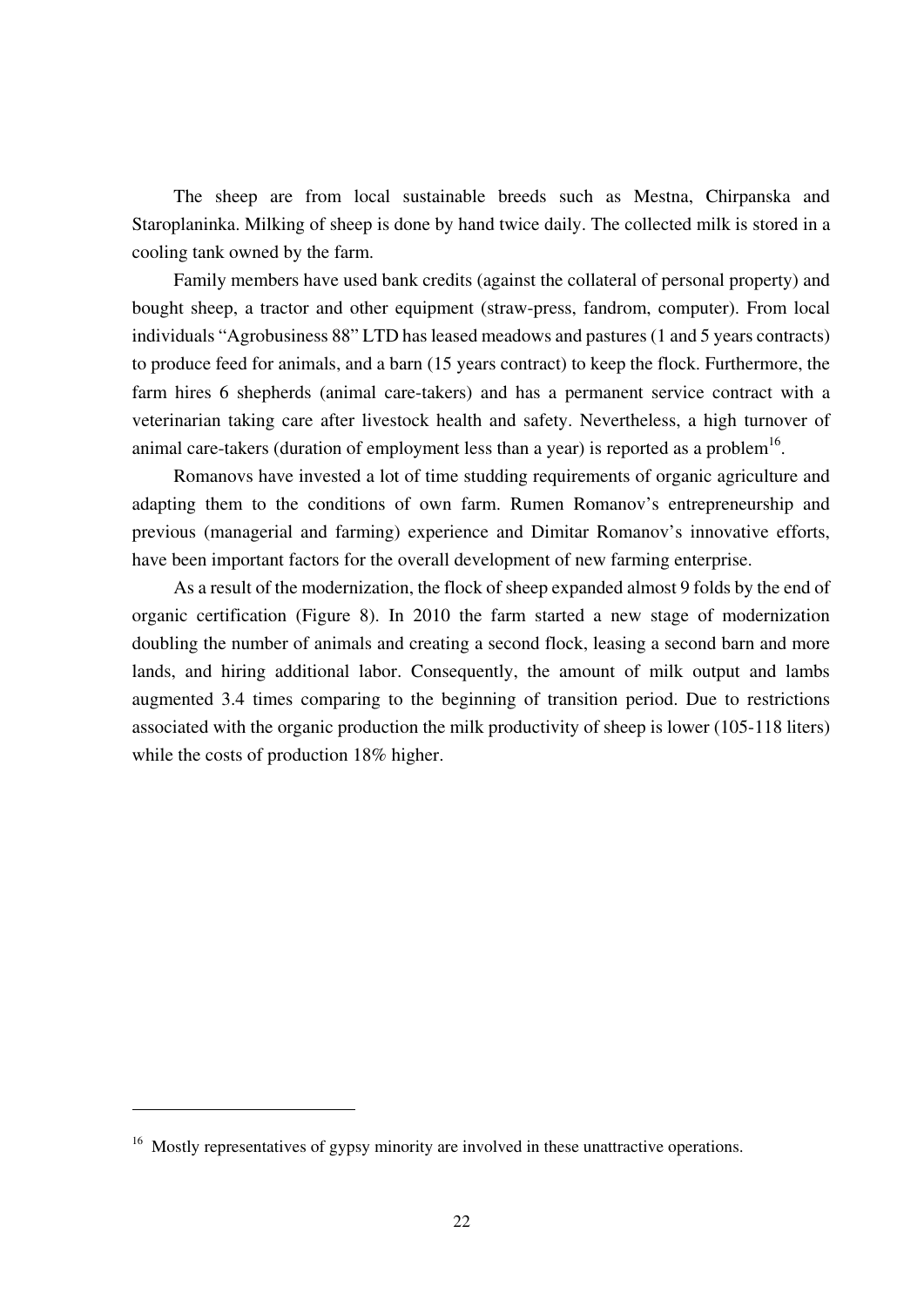

**Figure 8. Dynamics of "Agrobusiness 88" LTD's production** 

*Source: interviews with the Manager* 

Despite the demand from other buyers, since 2006 "Agrobusiness 88" LTD sells the entire milk output to a singe buyer – the organic dairy processor  $,$ Kondov ecoproduction" LTD. The processing facilities of the later are located in Staro Selo village, near Sopot town in Central Bulgaria – that is around 200 km South-East from Skravena (Map 2).

The Dairy purchases farm's milk daily and transports it to processing facilities by own specialized tracks. "Kondov ecoproduction" LTD has got around 14-18 milk suppliers located in North-West and North Central regions with sheep number ranging from 100 to 800. The entire output of produced organic cheese is exported directly to Holland and Austria.

A milk supply contract between the farm and the processor is signed every year (in the beginning the renewal period was 3 months). Milk is purchased at current "market price" as a premium for organic milk is added up since 2008. The formal documentation of transaction and the payment is done regularly every 10 days. According to Mr.Romanov the Dairy gives "a good price and fulfils completely the contractual obligations".

During the conversion period "Agrobusiness 88" LTD's milk is priced at national (rather than lower local) market price level due to the established reputation of quality and safety. After organic certification, the farm receives an additional premium for organic milk amounting to 8% above the market price. The farm also receives a very good price for its lambs having a big demand form the region and beyond due to the excellent taste and organic character. Farm's lambs are predominately purchased by friends and middlemen as all requirements for organic productions (slaughtering of animals, transportation etc.) are strictly enforced.

Before the EU accession, the farm did not get any public support. Since 2007 it receives a number of public (CAP) subsidies such as: progressing levels of Area based payments (120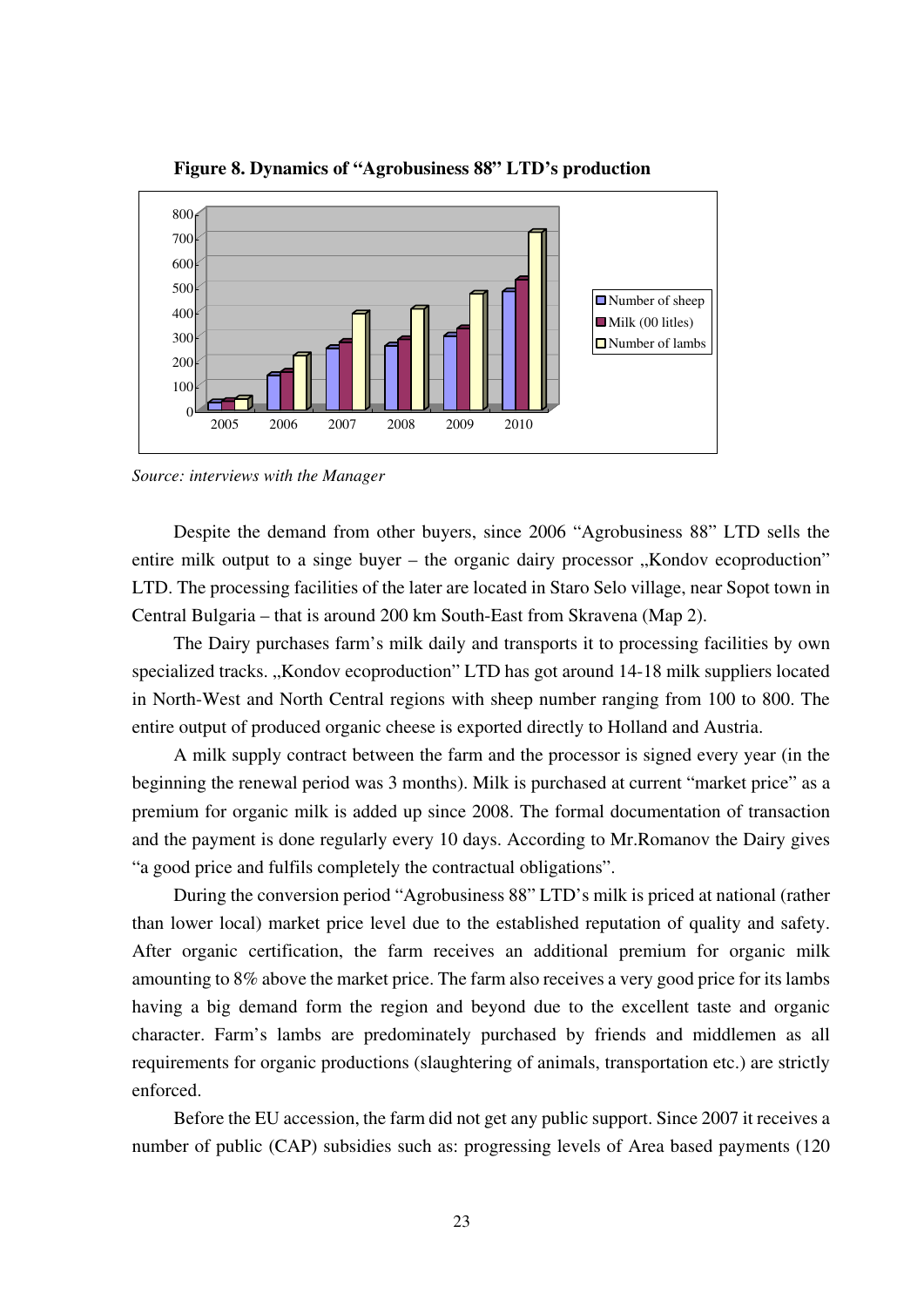Euro per ha in 2009) and Payments for areas with handicaps (40 Euro per ha in 2009), and changing amount of subsidy for sheep (15 Euro per head in 2009). In fact, that considerable CAP support has helped "Agrobusiness 88" LTD expend rapidly resources, cover superior costs of production, its enlarge operation. The farm has not touched any (eligible) subsidies from the NPARD Environmental measures<sup>17</sup> since these measures were open for application late in 2008. Neither is gets any support from other public programs or uses public services such as Advisory Service, Market Information etc.

"Agrobusiness 88" LTD purchases no insurance for its crops, livestock, buildings, labor but (the mandatory one) for machineries. Like the majority of Bulgarian farms, it either applies traditional methods for risk assurance (security guards and dogs, keeping remote land plots, cash reserves) or takes the entire risks and associated costs of failure (Bachev and Nanseki).

According to Romanovs, the transition to organic methods has a positive impact of family farm (Table 4). The size of operations augmented considerably, the crop production mechanized, control on milk improved, and management enhanced by introduction of ICT. The relative costs of organic (crop and livestock) production have risen more than 18% higher than the conventional farming while generated income progressed 15%.

| Impact on:                         | <b>Positive</b> | <b>Neutral</b> | <b>Negative</b> |
|------------------------------------|-----------------|----------------|-----------------|
| Production costs                   |                 |                | $+++$           |
| Milk yield                         |                 |                | $+ + +$         |
| Lamb yield                         |                 | $^{+}$         |                 |
| Profitability                      |                 |                |                 |
| Farm size                          | $+ + +$         |                |                 |
| Family income                      | $+ + +$         |                |                 |
| Crop mechanization                 | $\ddot{}$       |                |                 |
| Livestock mechanization            |                 | $^{+}$         |                 |
| ICT applications                   | $\ddot{}$       |                |                 |
| Family employment                  | $^{+++}$        |                |                 |
| Economic sustainability of farm    | $^{+++}$        |                |                 |
| Intergenerational transfer of farm | $+ + +$         |                |                 |

**Table 4. Impacts of "Agrobusiness 88" LTD's modernization** 

 $17$  E.g. for Conversion to organic farming (100 Euro per ha for meadows and pastures), and for Traditional sheep raising (25 Euro per head).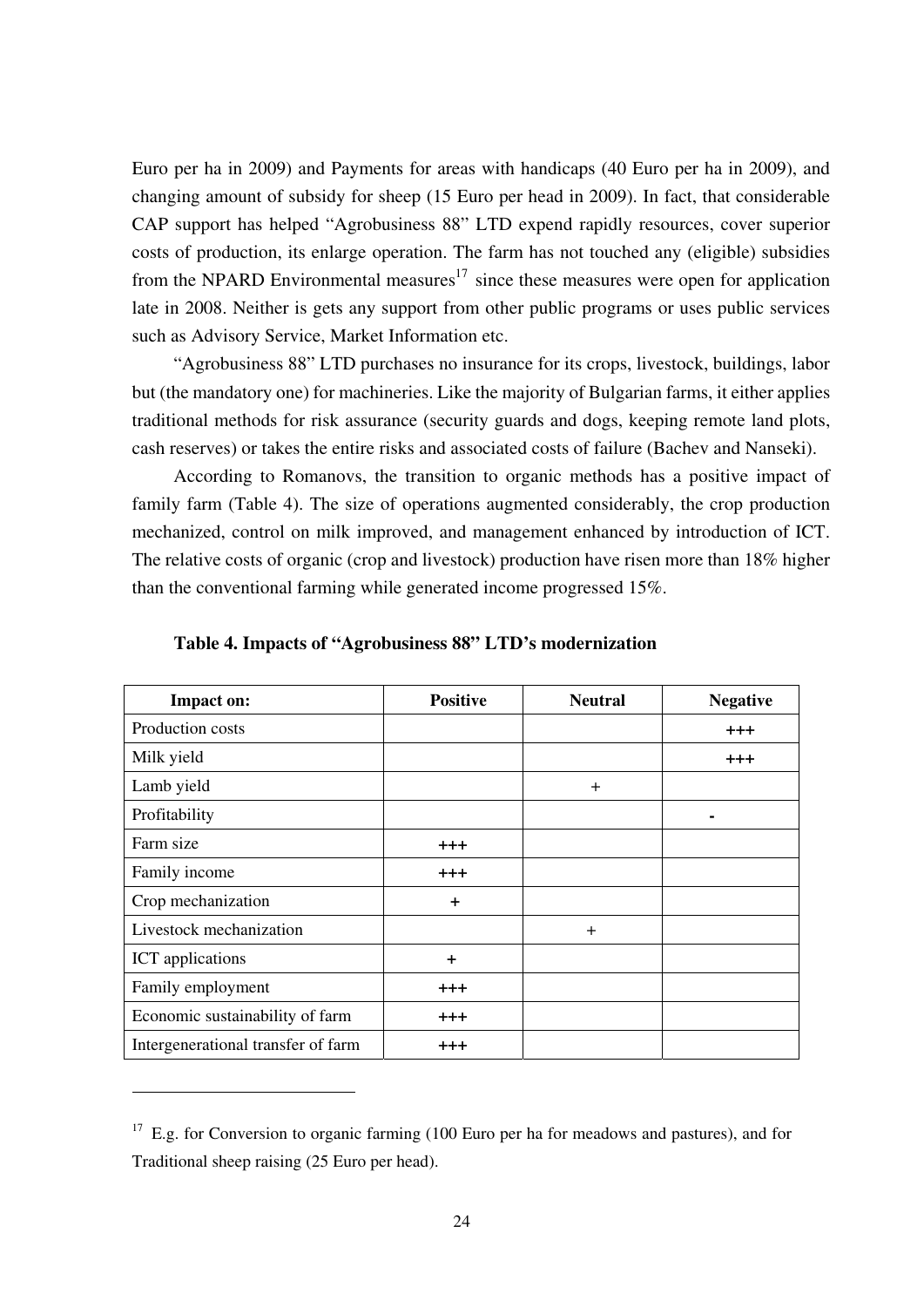| Market inclusion                    | $^{+++}$ |  |
|-------------------------------------|----------|--|
| Innovation                          | ++       |  |
| Rural community and economy         | ++       |  |
| Livestock development in the region |          |  |
| Organic dairy in the country        |          |  |
| Natural environment                 |          |  |

*Source: interviews with the President and the Manager* 

The farm development and overall economic performance is estimated as good. According to expectations, the farm has successfully transformed from a supplementary to a single stable employment and income source of family members. Now the farm is an innovative (organic) profit-making enterprise with a good reputation, high productivity, and full integration in a prospective market value chain<sup>18</sup>. It generates enough income for family members, to pay back bank credits, meet its contractual obligations to inputs and resource suppliers, and extend effectively its operations.

The farm modernization has also secured en effective trans-generation cooperation (grand-mother, farther, son) and a successful transfer of know-how and ownership of the farm (from farther to son). It provides a prospective and fulfilling employment for the young Dimitar Romanov who otherwise would have left that remote rural community and agriculture.

Furthermore, this new farming enterprises invests in and revitalizes the rural economy expending commercialization of local production; employs otherwise abandoned natural resources (meadows and pastures, barns) increasing efficiency of use; revives and extends traditional production (sheep grazing, sustainable breeds and technologies); provides employment for local population (hiring 6 shepherds and a veterinarian on a full-time base); and enhances environmental conservation. Successful expansion of "Agrobusiness 88" LTD's contributes to the progression of organic dairy in the country, while its experience (innovative approach, pace of development, good achievements) is a positive model for other farms and entrepreneurs from the region and beyond.

 $18$  In addition to Agrobusiness 88" LTD, there is only one organic sheep farm in the entire North-West region of the country.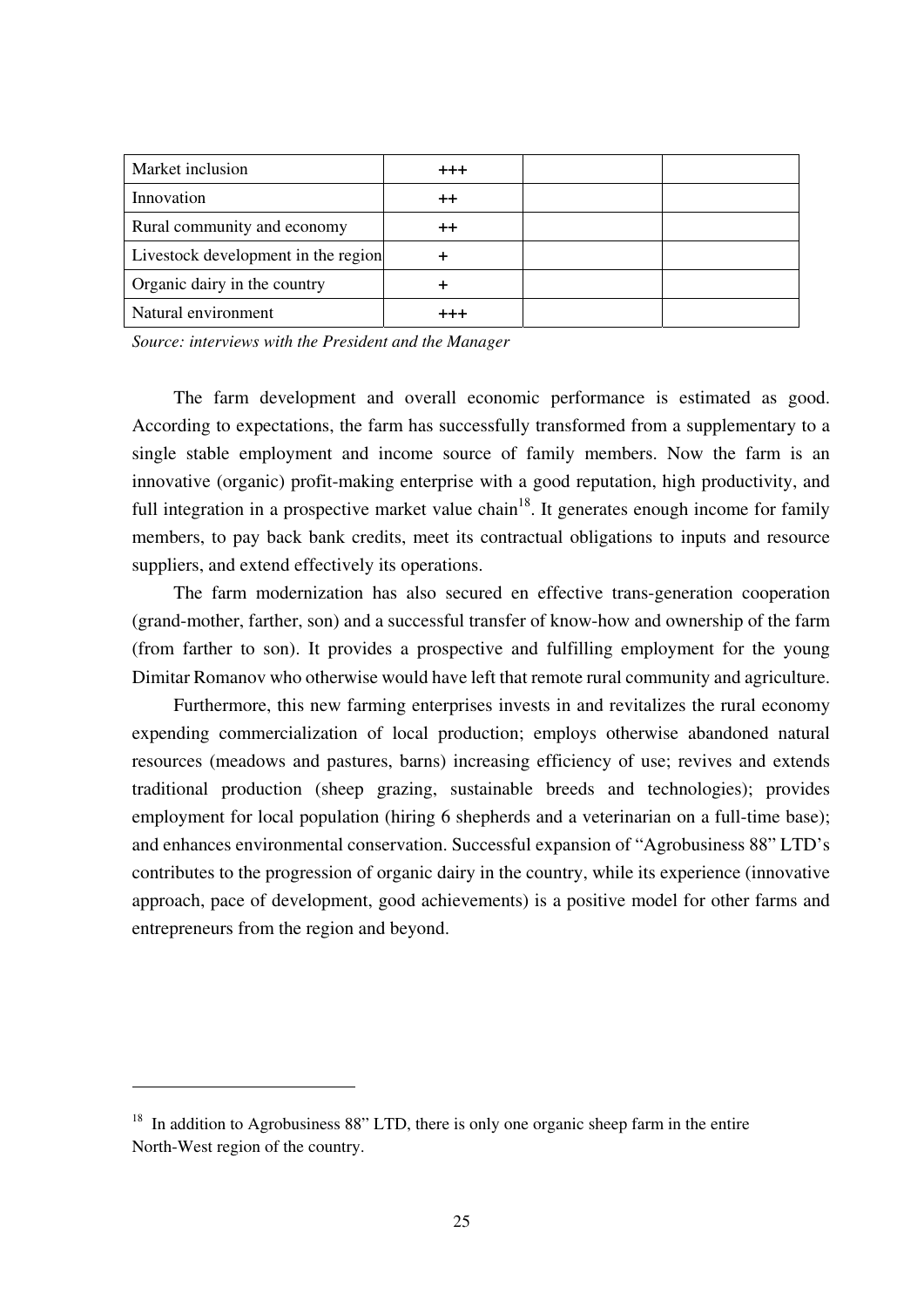#### **3.3. Driving factors and prospects of small-scale organic farming development**

We have tried to identify the driving (personality, family, economic, institutional, environmental etc.) factors for the Romanov's farm development.

According to Romanovs, the most important factors for their farm development are: "own skills and entrepreneurship", "family cooperation and solidarity", "good organization", "on farm integration of forage and livestock production", and bilateral (good) relations with "Kondov ecoproduction" LTD (Figure 9). In addition, crucial for the farm successful growth has been: family type of enterprise and employment, personal contacts of farmers, available family resources, international market demand for (Bulgarian) organic products, available credit in the country, and desire for involvement in environmental preservation activity.

**Figure 9. Importance of different factors for "Agrobusiness 88" LTD's development\*** 



*\* 1 – very important, 0.75 – important, 0.5 moderate, 0.25 low importance, 0 - unimportant Source: interviews with the President and the Manager*

Future farm development will be mostly favored by the amount of family resources, size of farm operations, formal education in management and organic farming, potential profit from organic production, participation in NPARD measures, and improvement of public governance.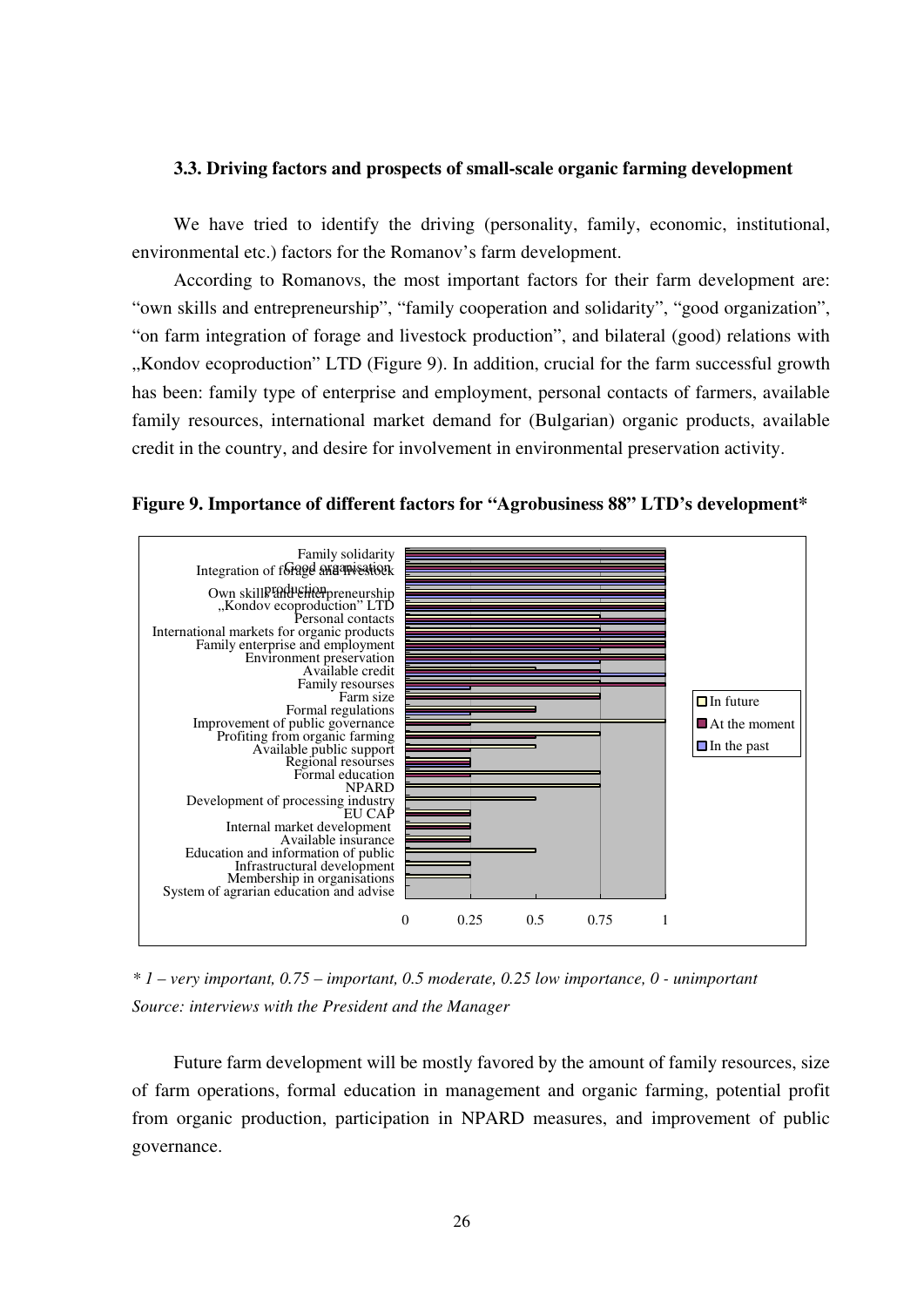On the other hand, available regional resources, public support, development of processing industry, internal (organic) market development, system of agrarian education and advise, (organic) education and information of public, available insurance, EU CAP implementation, and membership in professional organizations, all they are evaluated as unessential for "Agrobusiness 88" LTD's development.

In 2010, a new stage of "Agrobusiness 88" LTD modernization has started. Additional labor has been hired, more farmland leased in, and a second flock of sheep created. Furthermore, Romanovs have bought a peace of land and are planning to build a modern barn for sheep. The goal is in next 2 years to improve significantly living environment for animals, mechanization of operations, and working conditions for hired labor.

Moreover, applications for various public support measures under NPARD are being prepared or planed such as: investment in farm modernization, support to young farmers, and environmental actions (organic farming and traditional livestock grazing). What is more, further (a university level) education of Dimitar Romanov in management and organic farming is planed and perceived as an important factor for his and the farm development.

In order to identify major factors for possible replication of the case study model, we have carried out an expert assessment on factors for small organic dairy farm development. The President and the Manager of "Agrobusiness 88" LTD, another organic dairy farmer from Sevlievo region (North-Central Bulgaria), the processor of "Agrobusiness 88" LTD milk, two leading experts in organic farming (from the Agrarian University and the Agricultural Academy), and an expert from the Ministry of Agriculture and Food, all they have been included in the expert panel.

According to most experts, the key factors for small-scale organic dairy farming development in Bulgaria are: farmers entrepreneurial ability and desire for environmental conservation, public support to conversion to and carrying out organic and eco-farming, integration with processors and cooperation with the right food chain agent (co-investor, processor, trader, exporter), demands of and access to international markets for organic products, improved and better enforced organic regulations and standards, "organic" education and information of farmers and public, and available local resources (Figure 10).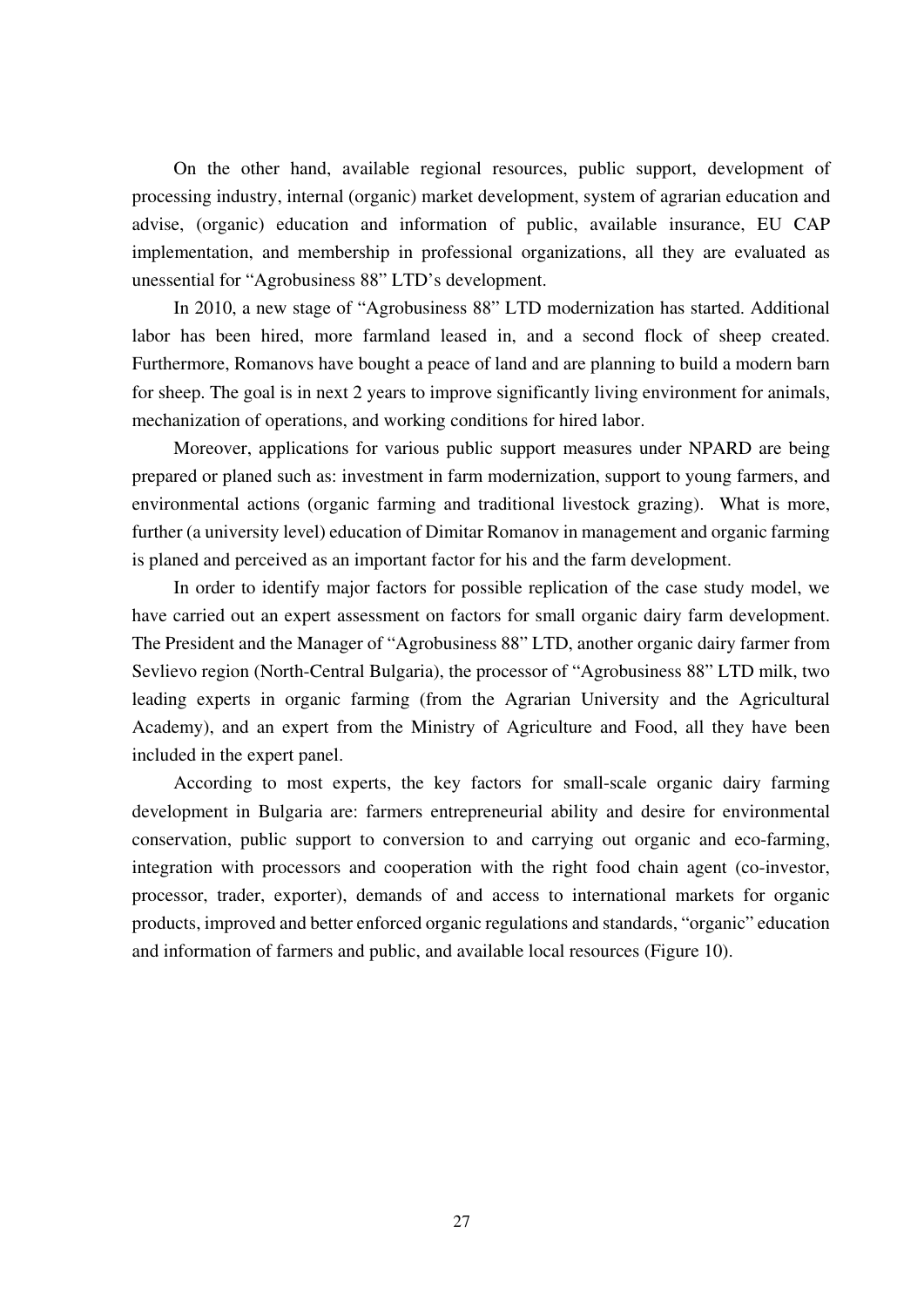### **Figure 10. Importance of different factors for small-scale organic dairy farming development in Bulgaria**



*Source: experts assessments*

At the same time, GMC restrictions, availability of insurance, infrastructural development, cooperation of organic producers, collective processing of organic products, and improved public governance, are not seen as important for the small organic dairy farming development.

#### **4. Conclusions and recommendations**

Transition to organic farming and modernization of "Agrobusiness 88" LTD is a good example for an efficient integration of a small-scale dairy farm in modern value chain. Its success has been a result of the long-term vision, an effective strategy implementation, and a good family experience and inter-generation cooperation of Romanovs. Furthermore, rapid development of the farming enterprise has been enormously favored by the close cooperation with organic processor "Kondov ecoproduction" LTD; available production resources, commercial credit, and public support; and expanding markets for Bulgarian organic dairy products.

Conversion to organic farming would be an effective way for market integration of numerous small-scale semi-subsistence sheep holdings in the country. Up to date,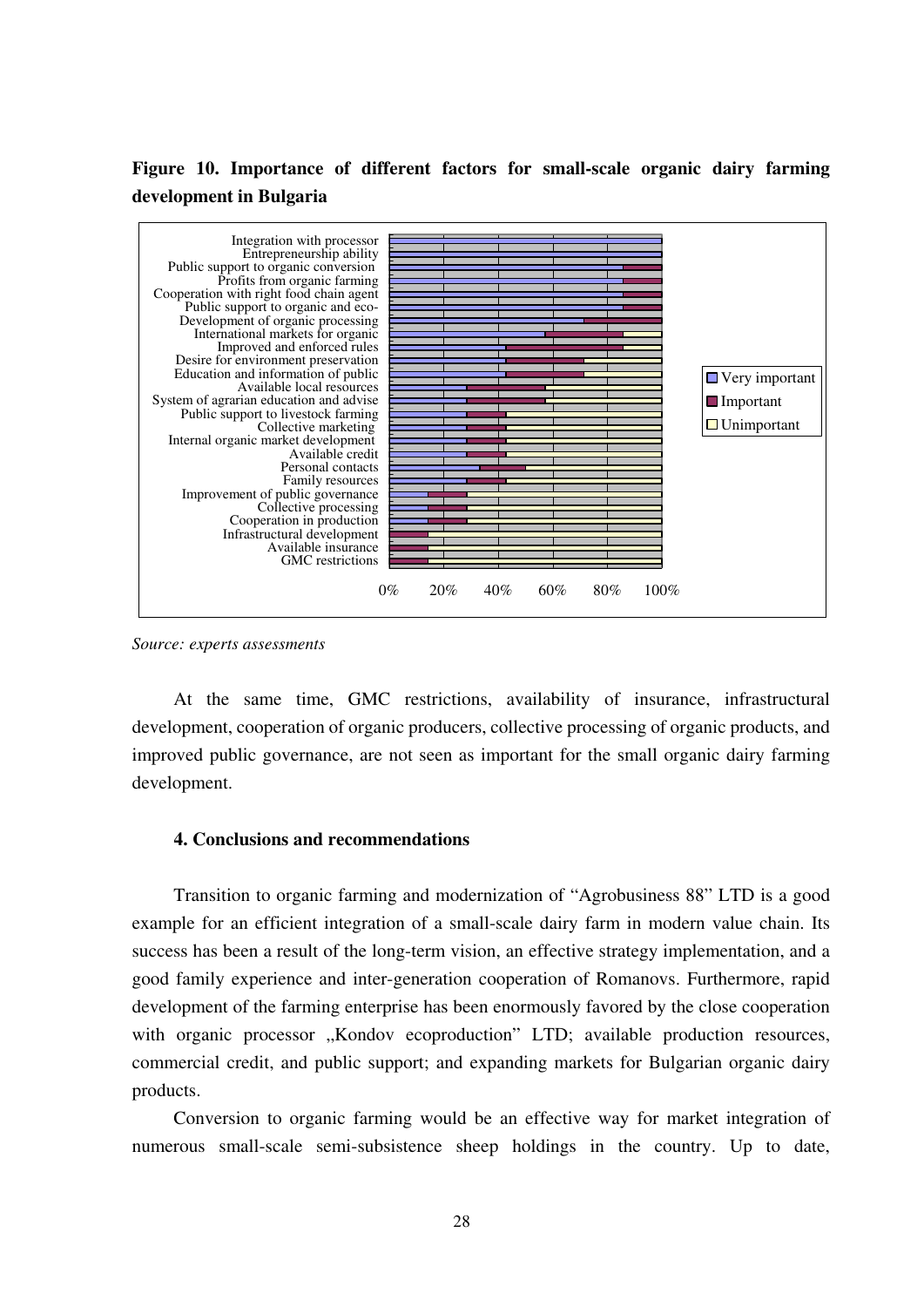commercialization of these farms has been impeded by their shorter-horizon (aged farmers, unattractiveness for younger operators), small size and investment capability, and low productivity, competitiveness, and compliance with modern quality, safety, environmental etc. standards.

Practically, there would be no "natural limits" for expansion of organic sheep farming in the country. Meadows and pastures accounts for more than 34% of agricultural lands, and there is an enormous possibility to extend the organic livestock operations within formal restrictions of maximum of 13.3 sheep per ha.

What is more, organic markets are at expansion stage both internationally and nationally. Bulgarian dairy products are popular in many high income countries for the comparative advantages (good quality, low costs, originality), and their "organic" counterparts would be well received. Moreover, internal organic food market will continue to develop as consumers income and awareness increase, (state and independent) control on organic products become more reliable, and public confidence on products quality straighten. Thus, organic production as a new approach would attract innovative farmers (entrepreneurs) while growing organic markets would increase income opportunities in declining sectors such as sheep grazing. In this segment, there will be no big competition on supply side (keeping milk prices stable) while demands from organic processors are expected to grow. Therefore, conversion to organic farming guaranties an "automatic" inclusion in dairy value chain. Besides, there are no formal restrictions for expansion of dairy sheep similar to the EU quota system for cow milk. All that would create strong incentives for "organic" investment by farmers, private and market agents (banks, co-investors, vertical food chain partners).

Furthermore, a great portion of population has got experience in sheep raising and it is currently full- or part-time employed in livestock sector. In addition, there is huge unemployment in rural areas who could find jobs in the new organic venture. However, (unlike in the case study region) in some remote regions it may be difficult to find younger generation entrepreneurs wanted to commit to (a labor intensive, full time engaging) livestock farming. Besides, it might be a serious problem to hire specialists (veterinarian etc.) and permanent animal caretakers (shepherds) which are necessary to extend organic operations (like in Romanovs case). Transition to organic farming is a long-term venture requiring a greater commitment, capital, and period for conversion, extension of farm size, and pay-back on investments. It would be undertaken either by younger generation farm mangers or as (Romanovs case) a joint inter-generation venture. The "labor factor" would be one of the key limitations for mass transition to organic dairy sheep in many sheep farms (aged farmers, no successors taking over farm) and some regions (no workforce). Nevertheless, the later may change according to the progression of profit from organic operations in the sub-sector.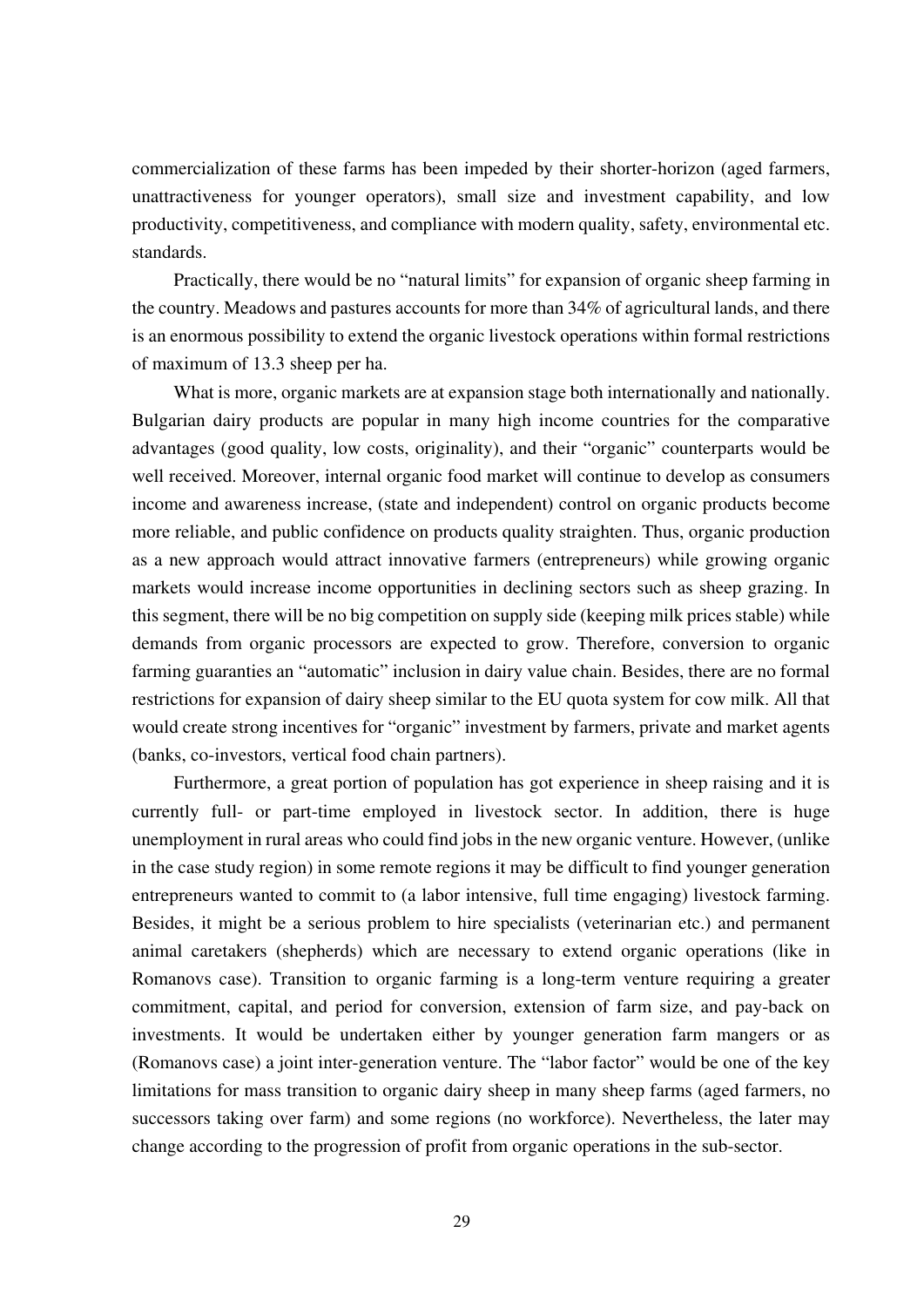Another limiting factor for the replication of Romanovs model would be superior capital requirements of organic farming (for farm's transition to organic operations, expansion and modernization). Most small holders have no internal financial sources or access to outside credits (high lending costs, lack of or unwillingness to use personal property as collateral). Thus, more favorable institutional environment for investments in eco-faming by farmers, food chain partners, and market agents is to be created to overcome existing funding difficulties. The later requires appropriate modernization of public policies, structure of property rights, and support measures related to agro-ecosystem services.

Public incentives and assistance for cooperation of small holders in eco-actions is to be also given as a means to overcome labor and capital shortages, and efficiency problem. Informal collective organizations in sheep raising have been widely practiced in rural areas as a way to concentrate or supplement individuals resources, expend division of labor, and make part-time farming possible. In certain instances and regions (insufficient family/hired labor and/or resources), group organization of organic sheep production and marketing would be an alternative to Romanovs case mode for effective ("collective") inclusion of small farmers in value chain. It would make possible or more efficient individual or collective organic operations allowing smallholders to concentrate and/or complement labor, farmland and other recourses (e.g. collective certification, common cooling tanks); expand operational size; explore benefits of labor division and (functional and/or production) specialization, and scale economies; share costs and risk of conversion; increase transacting (contractual, access to public programs etc.) efficiency etc.

Public policy could assist and accelerate significantly the development of organic dairy chain and smallholders integration in organic market. It is to be directed to support the effective adaptation of smallholders to organic value chains and formal market requirements as well as to increase consumers information and confidence in organic products. More particularly policies modernization is to focus on following:

First, an effective information and training of small producers and prospective entrepreneurs on formal regulations, practical possibilities, and likely benefits for transition to organic farming. Training is to embrace all food chain actors and stakeholders associated with small farms integration – processors, traders, agrarian bureaucrats, community leaders, local administrators, members of farming associations, NGOs etc. Besides necessary skills and knowledge in integral eco- and organic farming management, a special emphasis is to be put on training in (general and environmental) entrepreneurship, organizational design, financing, contract and food-chain management. Furthermore, positive (and negative) experiences of innovating organic farmers in the country and abroad are to be widely popularized.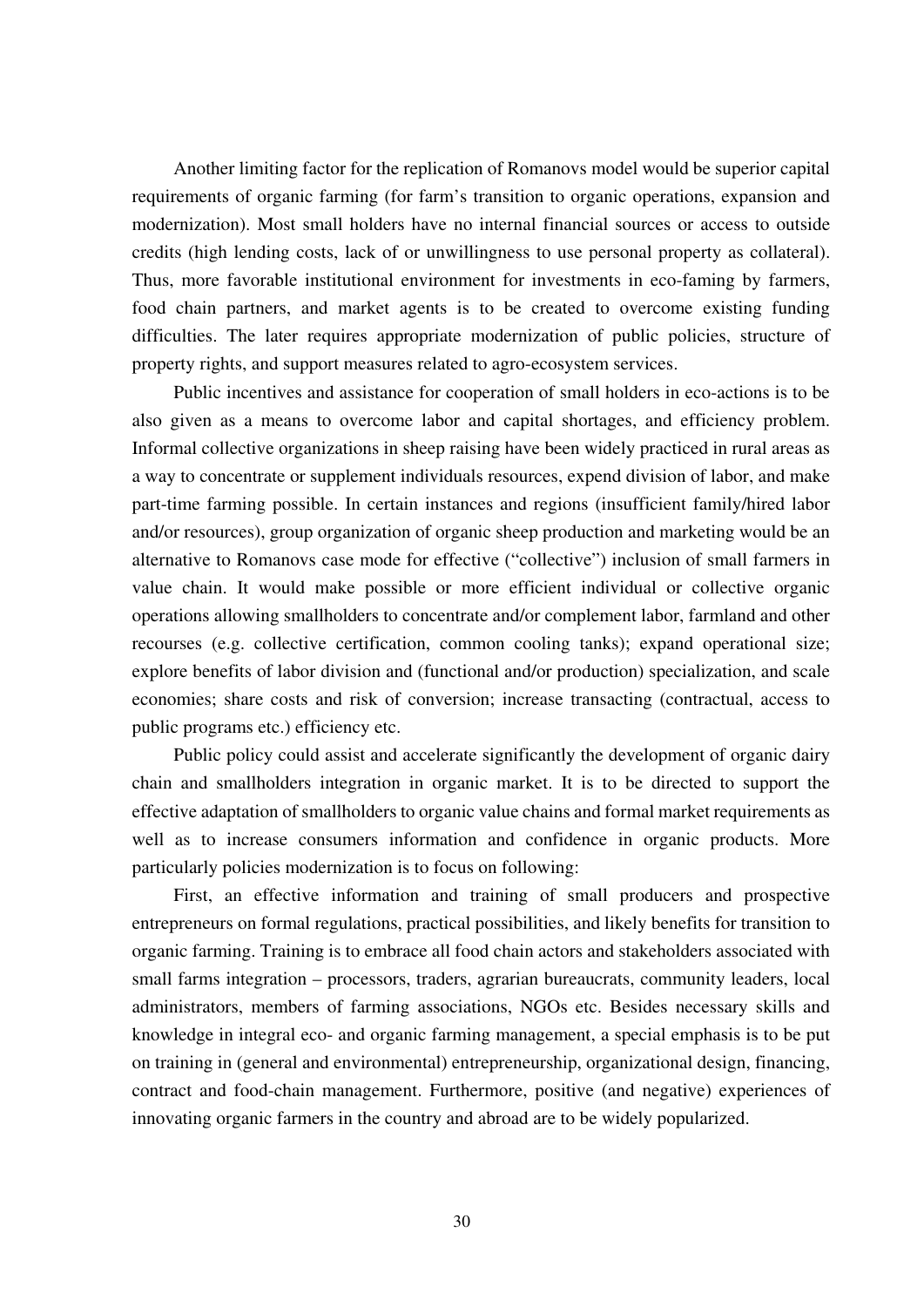In this respect, a significant modernization in organization and programs of the National Agricultural Advisory Service is to be undertaken. The later is to reach all prospective (younger, innovative) small holders and stakeholders; include organic farming, eco-management, organizational design, and contract and food chain management issues; embrace modern methods of education and advice; customize services to specific needs of individual farms and stakeholders; involve leading and innovative farm managers in demonstrating and sharing experiences; cooperate closely with university and research systems, and private sector. The system of high and university (agrarian and economic) education is to include in curriculum the important organizational design, food chain and contract management issues in addition to Organic farming and Farm management.

Second, organic agriculture is a long-term venture associated with significant costs for transition to and carrying out organic operations. Funding of such long-term highly specific (to an organic dairy value chain) investment can hardly be provided by small farmers or financed by commercial credit (future premium for organic products is not acceptable as a collateral). Thus, conversion to organic farming (other eco-actions) has to be effectively supported by the public. In that respect, a significant improvement in management and design of public programs (including adapting CAP instruments to the specific "Bulgarian" conditions) is to be undertaken. Up to date, most public support measures are not accessible by small scale farmers due to the lack of information, bad design, restrictive criteria, widespread mismanagement and corruption etc. Better information of potential beneficiaries, simplifying formal procedures, minimizing related (direct and transaction) costs, accelerating implementation of (all) environmental and rural development measures, and increasing transparencies and stakeholders participations in all stages of program management, have to take place.

What is more, any restrictions for market oriented small holders participation in various public support measures are to be abandoned. Presently, quite a large farm size is required to get a direct and agro-ecological payments (1 ha and 0,5 ha accordingly); landless livestock holdings are not-eligible for area based payments; NPARD does not provide support for restoration of abandoned farmland and organic livestock (but forage) production etc. Similarly, support to market orientation of semi-market holdings is not available if production is dominated by a single product (what is often the case); there are (up to 60) age restrictions for applicants while working life (and retirement age) augments considerably; applicants must have no pension coverage; enormous (as in old EU states) criteria for defining "semi-market farms" applies (1-4 ESU) etc.

Some measures of NPARD with low efficiency or demand (e.g. Semi-market farms, Organization of producers) are to be redesigned and/or funding directed to more popular and effective activities such as Modernization of farms, Young farmers; Payments to areas with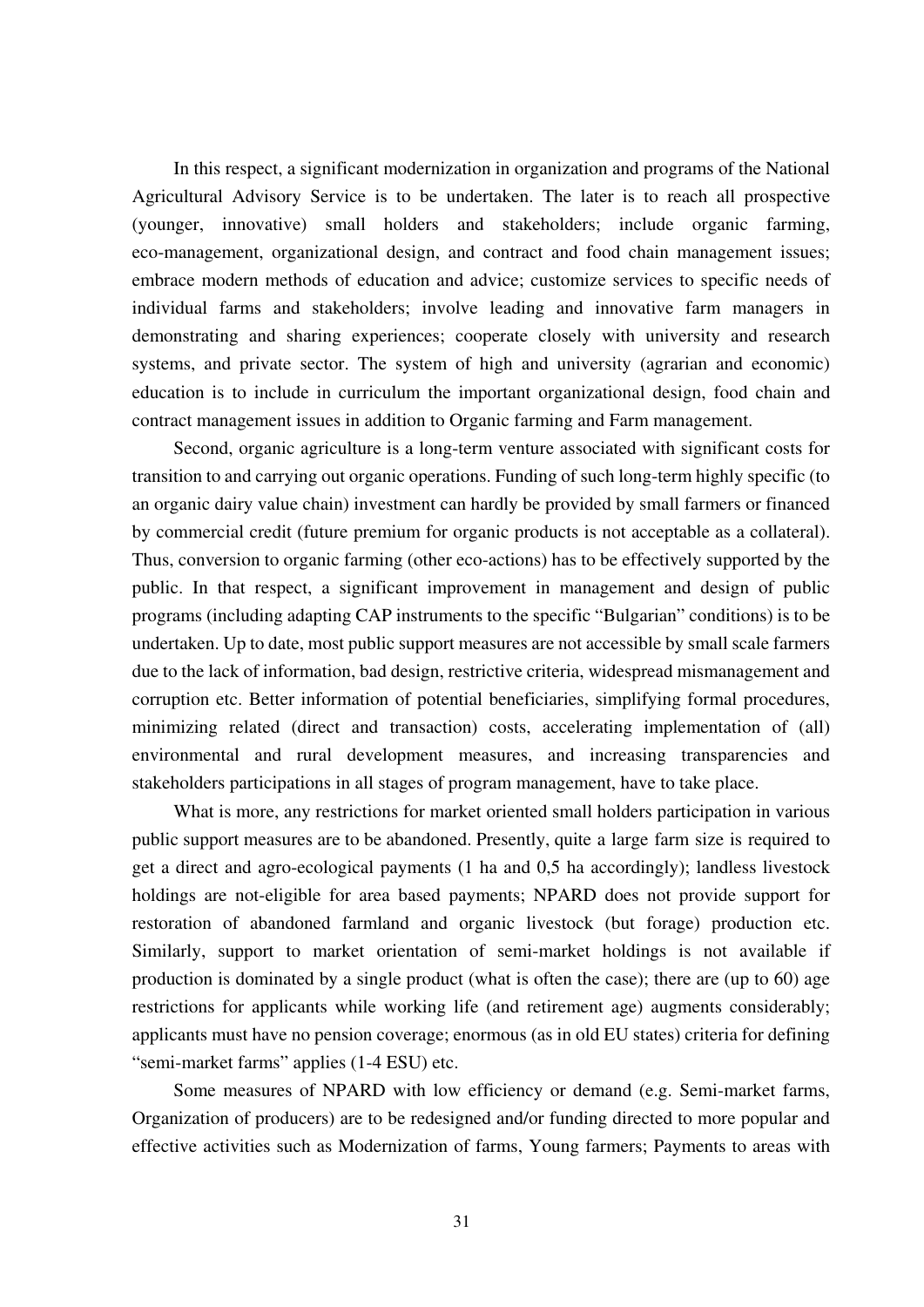handicaps etc. Besides, support is to be given to prospective (common, non-standards, informal) ventures of small farmers such as: expansion of farm size; group farming; diversification into related activity (on farm marketing, processing, eco-system services); cooperation (in registration, production, processing, marketing) in local products, services, origins; joint ventures and partnerships (including with non agrarian and foreign agents) etc. In many instances, small-scale farming has got "informal" organic or semi-organic character applying traditional methods, little or no use of chemicals etc. Public support would maintain or expand that huge sector assisting its effective adaptation to formal requirements for (semi)organic production.

Third, outside food chain agents (investors, processors, traders, retailers) will continue to play an essential role in transition to organic farming and value chain integration of small farmers. Their importance is to be recognized and public support given to all private (food chain driven) forms of market inclusion. In addition, cooperation of small-holders is to be encouraged and assisted in order to facilitate the market integration. Consequently, criteria for participation in public support programs are to be redefined and access opened to diverse forms of cooperation (partnerships, joint ventures, long-term contracts, protected local products etc.) between farmers, producers associations, and businesses.

Furthermore, public incentives (credit, tax, risk sharing etc. preferences) for investments by food chain agents in integration of small-scale framers is to be provided (e.g. in conversion to organic farming, joint eco-venture etc.). Likewise, priority in leasing out public (state, municipality) farmlands to small holders, their associations, and/or their partnerships with food chain agents, is to be given if they are involved in environment conservation (e.g. organic livestock) farming. Besides, badly needed public/cooperative risk-sharing organization is to be introduced providing accessible insurance against natural disasters and market disturbances for (all) farms.

Four, effective forms of permanent public assistance to small-holders association, and relations between (active, potential) small organic producers and interested food chain actors is to be established - e.g. public registration, information, match-making, organizing fairs and other forums etc. Public-private partnerships with diverse initiatives of other organizations involved in such activity (Bioselena, Association of Organic Producers, Association of Traders of Organic Products, different cooperatives and private enterprises etc.) are to be broadly applied. There is increasing number of participants in organic production and food chain (thus, increasing scarcity of information and transaction costs) which impede or slow down integration of numerous small farmers. Public intervention would facilitate contacts between farmers (cooperation in production, marketing, processing), and farmers and vertical partners,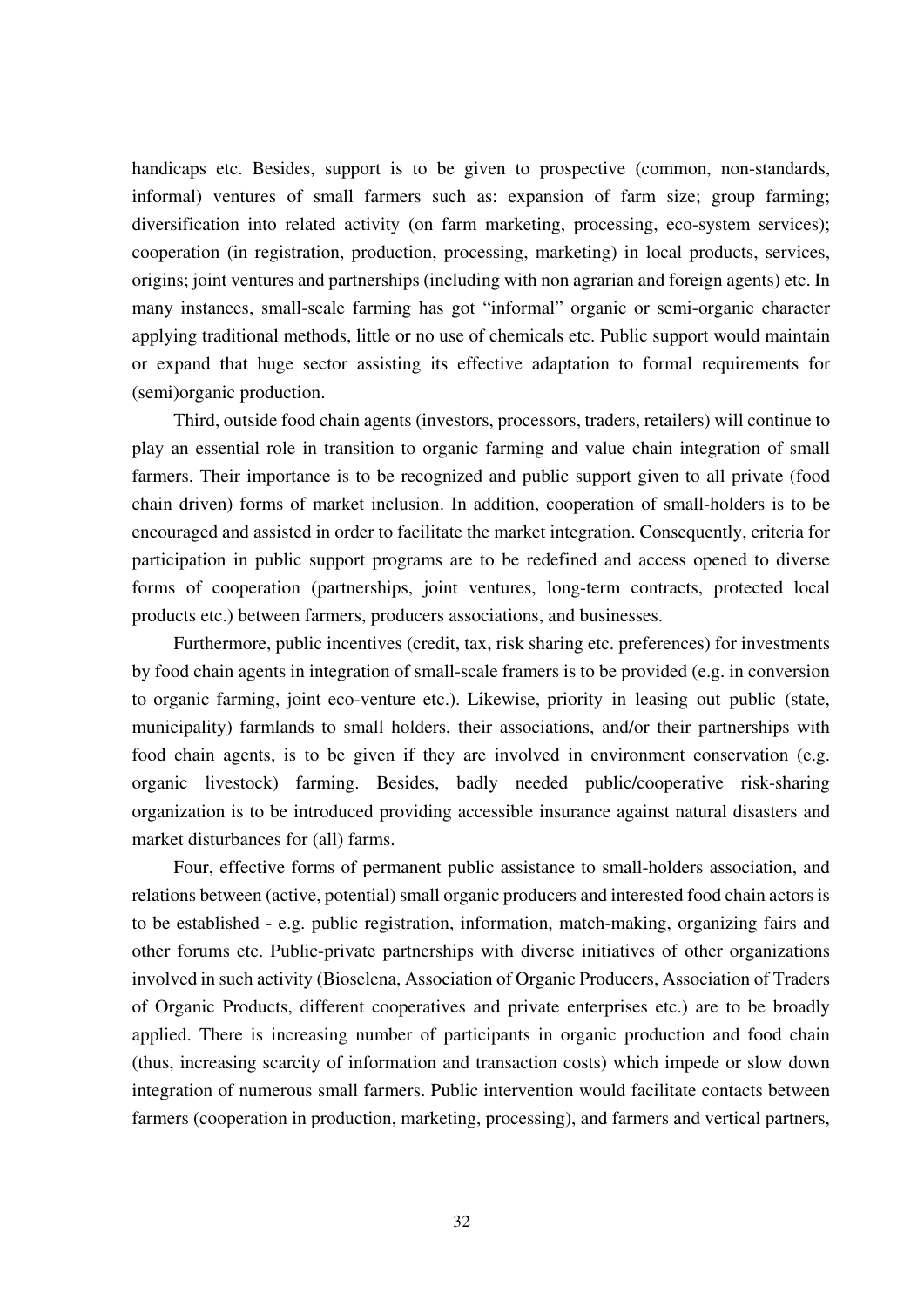and accelerate adaptation to mutual needs decreasing costs and intensifying market integration.

Five, there is to be a permanent education and information of consumers in content and benefits of organic farming, and enhanced efforts to boost public image of (eco-) farmers as producers of essential public goods. Public information is to be carried both at international (where Bulgarian organic products are still unknown) and national scales (where market is just emerging and organic products are new for consumers). In this respect, a public system for data collection and impact(s) assessment of eco-actions (including organic farming), and their timely disclosure to public is to be set  $up<sup>19</sup>$ . Diverse forms for promotion of organic production are to be also employed such as: public advertisements, organic fairs, open days, public-private joint ventures, public sponsorship of organic farms visits and other private initiatives etc.

Importance of internal market is usually underestimated by organic investors and experts. In fact, one of the restricting factors for internal market demand is higher prices of organic compare to regular products (50-100%). Nevertheless, internal consumers prices will gradually decrease and become more affordable along with the expansion of local organic production and trade (improved efficiency, explored economies of scale/scope on production and transaction activities). That would boost further the expansion of internal and international organic markets alike.

Six, widely criticized complexity, controversies, and "blank points" in formal regulations on organic and eco-farming have to be overcome. What is more, property rights on diverse agro-ecosystem services (including organic production) are to be better defined and enforced. For instance, public eco-contracts are currently available for the "whole farm" but it is not clear what the later includes (farm operations are usually dispersed in many locations). Besides, formal regulations on promising and easier accessible semi-organic farming do not exist at all.

Furthermore, if rights on organic production are extended beyond production and trade with organic products that would give more opportunity for an effective safeguard of invested capital, and its (partial or complete) intra or inter-generational transfer, trade (sell out or lease out an organic farm; contract out farming operations), or otherwise use (as a share in a joint venture or organic cooperative; a collateral against bank credit). Similarly, public eco-contracts or future organic price premium could be effectively used as a guarantee against market (e.g. bank credit) or equity (coo) funding of organic investments. Besides,

<sup>&</sup>lt;sup>19</sup> Currently, even for experts is it very difficult to find reliable data on number and scale of organic operators, organic market development and impacts etc.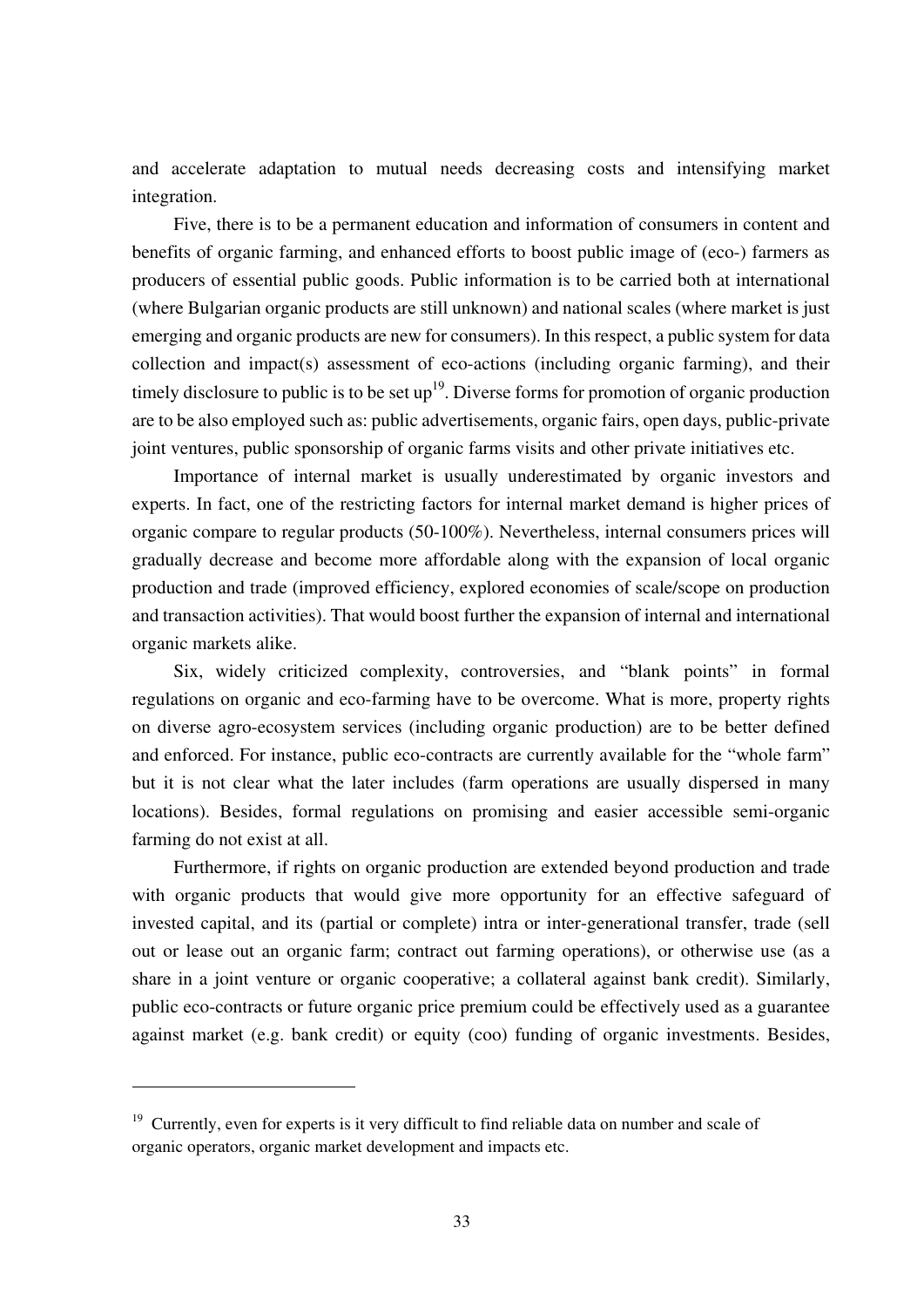public and private interests could be protected through obligations for preservation of organic operations by new owner (heirs, buyers, shareholders), lesser, and emerged entity.

 Not least important, huge regional and sectoral variations in implementation and enforcements of public order (property and contractual rights; public support measures; labor, eco, safety etc. standards) is to be overcome.

Seven, there is to be an improvement of overall institutional environment and public governance perfecting property rights protection, and laws, contracts and standards enforcement; combating mismanagement and corruption in public sector; removing restrictions for market, private and collective initiatives etc. All that would encourage long-term investment in prospective venture (like organic and eco production); facilitate organizational modernization (decreasing costs of initiation; property rights identification, trade, inter-generation transfer, disputing); increase public confidence in rules of law, independent certification, and authenticity of products; reconcile conflicts between different regions, sectors, and interest groups (e.g. continuing conflicts associated with NATURA and other protected zones); and eventually boost production, trade and consumption of eco (organic) products in the country.

Lastly, more public (national and international) support is to be given to understanding eco-agriculture and various food-chains, their specific governance, and (natural, technological, socio-economical, market, institutional, behavioral, international etc.) factors and impacts. In East Europe, there are few sectoral and functional studies while efforts of Agronomists, Ecologists, Technologists, Economists, Layers, Sociologists, and Behavioral Scientists are rarely united. Consequently, understanding on factors, efficiency, complementarities, and prospects of diverse modes of environmental and food chain management is impeded, and proper assistance to farming and agri-business strategies, organizational modernization, collective actions, and public interventions could not be given.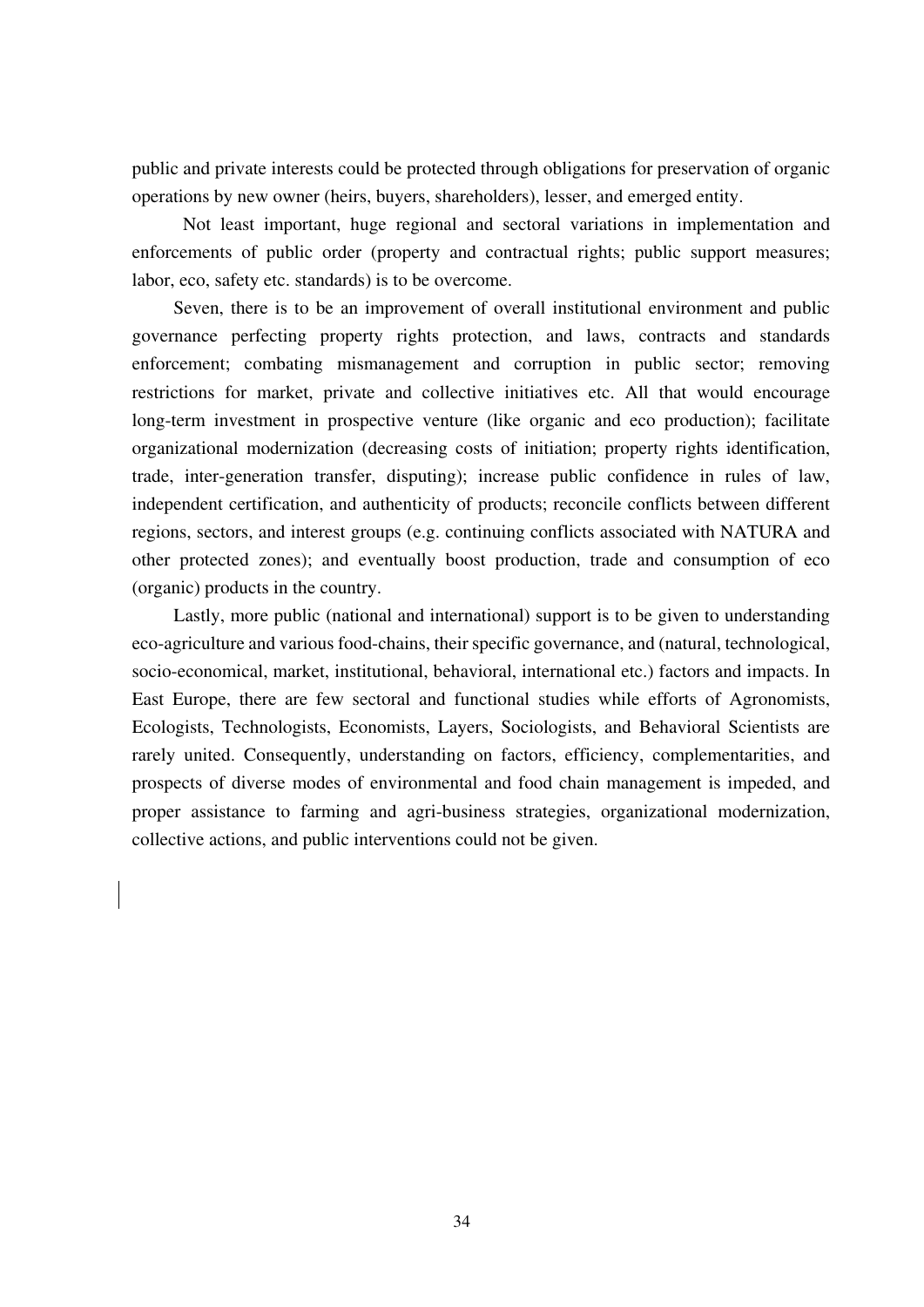#### **References**

- Apostolov S. (2010). Organic Products in Bulgaria History, Market, Tendencies, pari.ivuworks.net/File/HVP/Presentation\_BIOSELENA.ppt
- Bachev H. (2009). Governing of Agro-ecosystem Services. Modes, Efficiency, Perspectives, VDM Verlag, Saarbrucken.
- H.Bachev (2010a): Including Small-scale Dairy farms in a Supply Chain in Plodded, Bulgaria, in Reconnecting Markets - Innovative Global Practices in Connecting Small Scale Producers with Dynamic Food Markets, editor Estelle Bienabe, Gower Publishing Ltd, Surrey.
- Bachev H. (2010b). Management of Farm Contracts and Competitiveness, VDM Verlag Publisher, Saarbrucken.
- Bachev H. and I. Manolov (2007). Inclusion of Small Scale Dairy Farms in the Supply Chain in Bulgaria, Regoverning Markets Innovative Practice series, International Institute for Environment and Development, London.
- Bachev H. and T.Nanseki (2008). Risk Governance in Bulgarian Dairy Farming, Proceedings 12th Congress of the European Association of Agricultural Economists "People, Food and Environments – Global Trends and European Strategies", 26-29 August 2008, Ghent. http://ageconsearch.umn.edu/bitstream/44136/2/240.pdf
- Csaki C., C.Forgács, D.Milczarek, and J.Wilkin (Editors) (2008). Regional Outcome: Central and Eastern Europe. Restructuring market relations in food and agriculture of Central and Eastern Europe - Impacts upon small farmers. Agroinform, Budapest.

EUROSTAT (2010). Organic Farming, Agricultural Statistics, Eurostat.

FAO (2007). Governance, coordination and distribution along commodity value chains, FAO Commodity and Trade Proceedings 2, FAO, Rome.

Law for Implementation of EU Common Organization of Markets of Agricultural Products, November 11, 2006 (in force from January 1, 2007).

MAF (2010). Ministry of Agriculture and Food, Sofia.

Mitova D. (2010). Organic Agriculture – Wise and Perspective Choice for Farming, Agricultural Economics and Management, 6, 70-79.

NSI. National Statistical Institute, Various years. Sofia.

Ordinance 22. Ordinance 22 for Organic Production of Crops, Crop Products and Foods of Crop Origin, and its labeling, July 4, 2001 (amended on February 10, 2006), MAF, Sofia.

Ordinance 35. Ordinance 35 for Organic Razing of Livestock, and Organic Production of Livestock Products and Foods of Livestock Origin, and its labeling, August 30, 2001 (amended on February 10, 2006), MAF, Sofia.